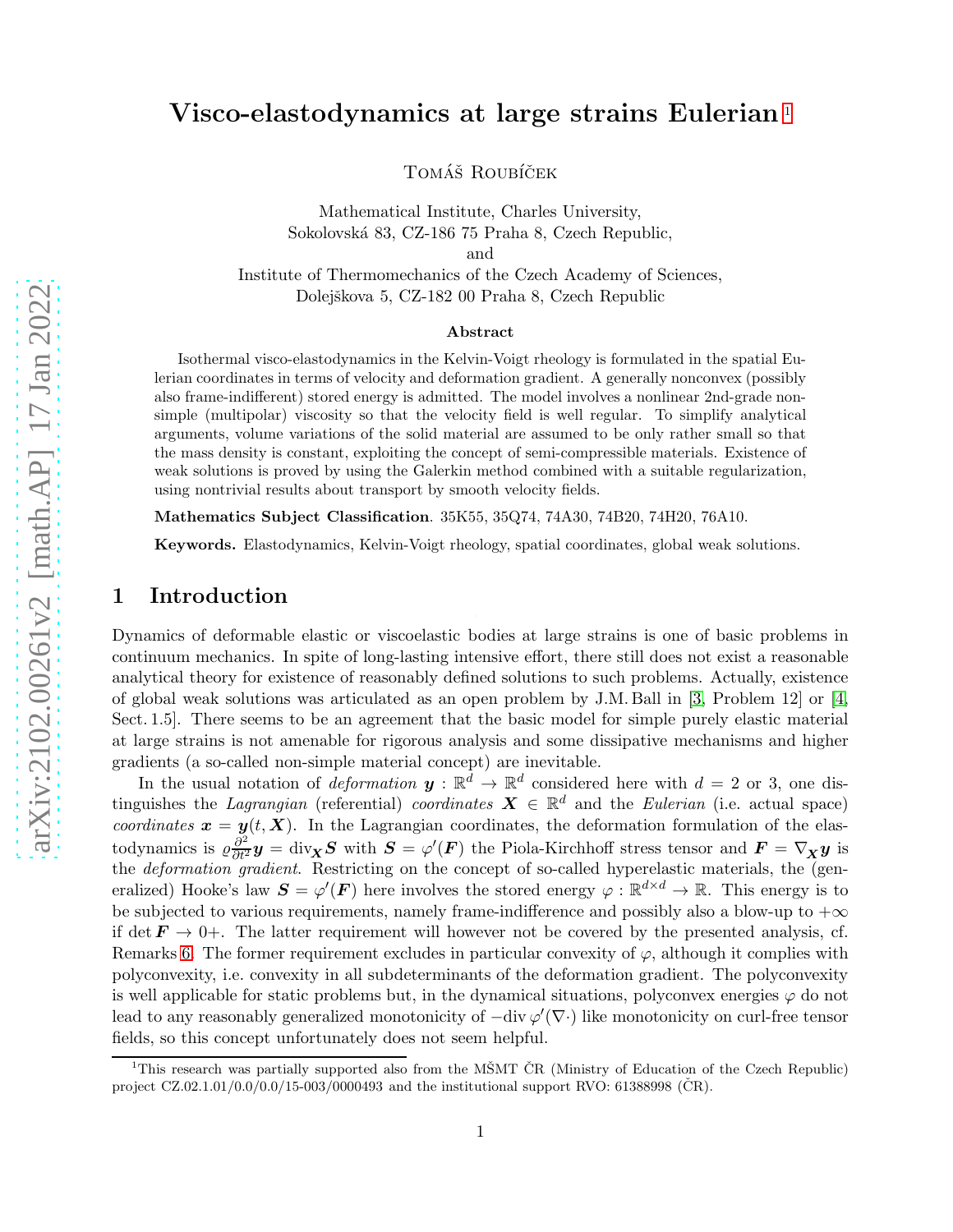We will be interested in deformations evolving in time (which are sometimes called "motions"). The formulation in terms of the velocity and the deformation gradient (briefly  $v/F$  formulation) in the Lagrangian description writes as  $\frac{\partial}{\partial t}F = \nabla_X v$  and  $\rho \frac{\partial}{\partial t} v = \text{div}_X S$  with  $S = \varphi'(F)$ . It was largely scrutinized in [\[12,](#page-11-2) [13,](#page-11-3) [14,](#page-12-0) [27\]](#page-12-1), exploiting the concept of a so-called measure-valued solution. In the mere deformation formulation  $\varrho \frac{\partial^2}{\partial t^2} y = \text{div}_{\mathbf{X}} \varphi'(\mathbf{F})$ , see also [\[42\]](#page-13-0). Mostly, the Kelvin-Voigt viscoelasticity rheology is used and always, various quite restrictive assumptions must be imposed. In contrast to conventional weak solutions, this concept may, however, be unacceptably nonselective if not accompanied by some other attributes, cf. the discussion in [\[45,](#page-13-1) Sect. 8.3]. Alternative results concern local-in-time solutions [\[10,](#page-11-4) [25\]](#page-12-2). Other attempts exploit a stress relaxation, i.e.  $S = \varphi'(F)$  is  $\text{replaced by } \varepsilon \frac{\partial}{\partial t} (\boldsymbol{S} - \varphi'(\boldsymbol{F})) + (\boldsymbol{S} - \varphi'(\boldsymbol{F})) = 0 \text{ with a small relaxation time } \varepsilon > 0, \text{ cf. [29], or a nonlocal}}$  $\text{replaced by } \varepsilon \frac{\partial}{\partial t} (\boldsymbol{S} - \varphi'(\boldsymbol{F})) + (\boldsymbol{S} - \varphi'(\boldsymbol{F})) = 0 \text{ with a small relaxation time } \varepsilon > 0, \text{ cf. [29], or a nonlocal}}$  $\text{replaced by } \varepsilon \frac{\partial}{\partial t} (\boldsymbol{S} - \varphi'(\boldsymbol{F})) + (\boldsymbol{S} - \varphi'(\boldsymbol{F})) = 0 \text{ with a small relaxation time } \varepsilon > 0, \text{ cf. [29], or a nonlocal}}$ (so-called peridynamic) variant of Hooke's law, cf. [\[15\]](#page-12-4) or the comparison with the conventional local approach in [\[16\]](#page-12-5).

An alternative approach, used mostly for fluids and considered rather analytically even more difficult for solids, is to use the Eulerian description, exploiting the actual deforming configuration,<br>i.e., the coordinate  $x = u(t, \mathbf{X})$ . Then the velocity roads as  $v = \dot{x}$  with the detection (.) difficult for solids, is to use the Eulerian description, exploiting the actual deforming configuration, i.e. the coordinate  $x = y(t, X)$ . Then the velocity reads as  $v = x$  with the dot-notation  $(\cdot)^{\bullet}$ denoting the *convective* (also called *material*) time *derivative*. The chain rule gives the spatial gradient  $\nabla_{\hspace{-1pt} x} v = \nabla_{\hspace{-1pt} X} v \nabla_{\hspace{-1pt} x} X =$ called *material*) time derivative. The chain rule gives the spatial  $\dot{F}F^{-1}$ , where we used  $F^{-1} = (\nabla_X x)^{-1} = \nabla_x X$ . As we will focus here on this Eulerian description, we will omit the subscript  $x$ . In other words, it gives the *transport*and-evolution equation for the deformation-gradient tensor

<span id="page-1-0"></span>
$$
\dot{\boldsymbol{F}} := \frac{\partial \boldsymbol{F}}{\partial t} + (\boldsymbol{v} \cdot \nabla) \boldsymbol{F} = (\nabla \boldsymbol{v}) \boldsymbol{F} \tag{1.1}
$$

 $\Sigma$ . One can also use an Eulerian formulation in terms of v and  $\mathbf{F}^{-1}$ , as e.g. in [\[9,](#page-11-5) [47,](#page-13-2) [53\]](#page-13-3). The and the  $v/F$ -formulation of the elastodynamics turns into  $\varrho \dot{v} = \text{div } \Sigma$  with the Cauchy stress transport-and-evolution rule [\(1.1\)](#page-1-0) was used in incompressible models with quadratic stored energies in  $[9, 23, 24, 30, 31, 32]$  $[9, 23, 24, 30, 31, 32]$  $[9, 23, 24, 30, 31, 32]$  $[9, 23, 24, 30, 31, 32]$  $[9, 23, 24, 30, 31, 32]$  $[9, 23, 24, 30, 31, 32]$  or with convex stored energies in  $[6, 26]$  $[6, 26]$ , i.e. models at small strains. The understanding of  $(1.1)$  is a bit delicate because it mixes the Eulerian x and the Lagrangian X; note that  $\nabla v = \nabla_x v(x)$  while standardly  $\mathbf{F} = \nabla_x y = \mathbf{F}(X)$ . In fact, we consider  $\mathbf{F} \circ \xi$  where  $\xi : x \mapsto y^{-1}(t, X)$  is the so-called return (sometimes called also a reference) mapping. Thus **F** depends on  $x$  and [\(1.1\)](#page-1-0) is an equality for a.a.  $x$ . The reference mapping  $\xi$ , which is well defined through its transport equation  $\xi = 0$ , actually does not explicitly occur in the formulation of the problem. Here we will benefit from the boundary condition  $v \cdot n = 0$  below, which causes that the actual domain  $\Omega$  does not evolve in time. The same concerns T in [\(2.1a\)](#page-2-0) below, which will make the problem indeed fully Eulerian, as announced in the title itself.

In general large-strain situations, usually involvement of some viscosity-like dissipative mechanisms can make analysis more promising. To this goal, the Kelvin-Voigt rheology is most efficient. The elastic stress (depending on  $\mathbf{F} = \nabla y$ ) is then enhanced by a contribution depending also on the rate  $\nabla v$ . In the Lagrangian description, this "viscous" stress is of the form  $S_v = \Sigma_v(F, \nabla v)$  with a function  $\Sigma_{\rm v}:(R^{d\times d})^2\to\mathbb{R}^{d\times d}$  which should be very nonlinear due to a frame-indifference principle, as pointed out by S.S. Antman [\[1\]](#page-11-7), cf. also [\[28,](#page-12-11) Sect. 9.3] for an analysis. In the Eulerian description, incorporation of the Kelvin-Voigt viscosity is simpler by putting  $S_v = \Sigma_v(e(v))$  with a monotone  $\boldsymbol{\Sigma}_\mathrm{v}:\mathbb{R}_\mathrm{sym}^{d\times d}\to\mathbb{R}_\mathrm{sym}^{d\times d}$  with  $\boldsymbol{e}(\boldsymbol{v})=\frac{1}{2}\nabla\boldsymbol{v}^\top+\frac{1}{2}\nabla\boldsymbol{v}.$ 

It is a general understanding that both the Lagrangian and the Eulerian descriptions of both the elastodynamics and visco-elastodynamics at large strains are not amenable to a reasonable analysis in the sense of mere global existence of weak solutions, and that involvement of some gradient theories seems inevitable. In the visco-elastic case, there are naturally two basic options how to impose some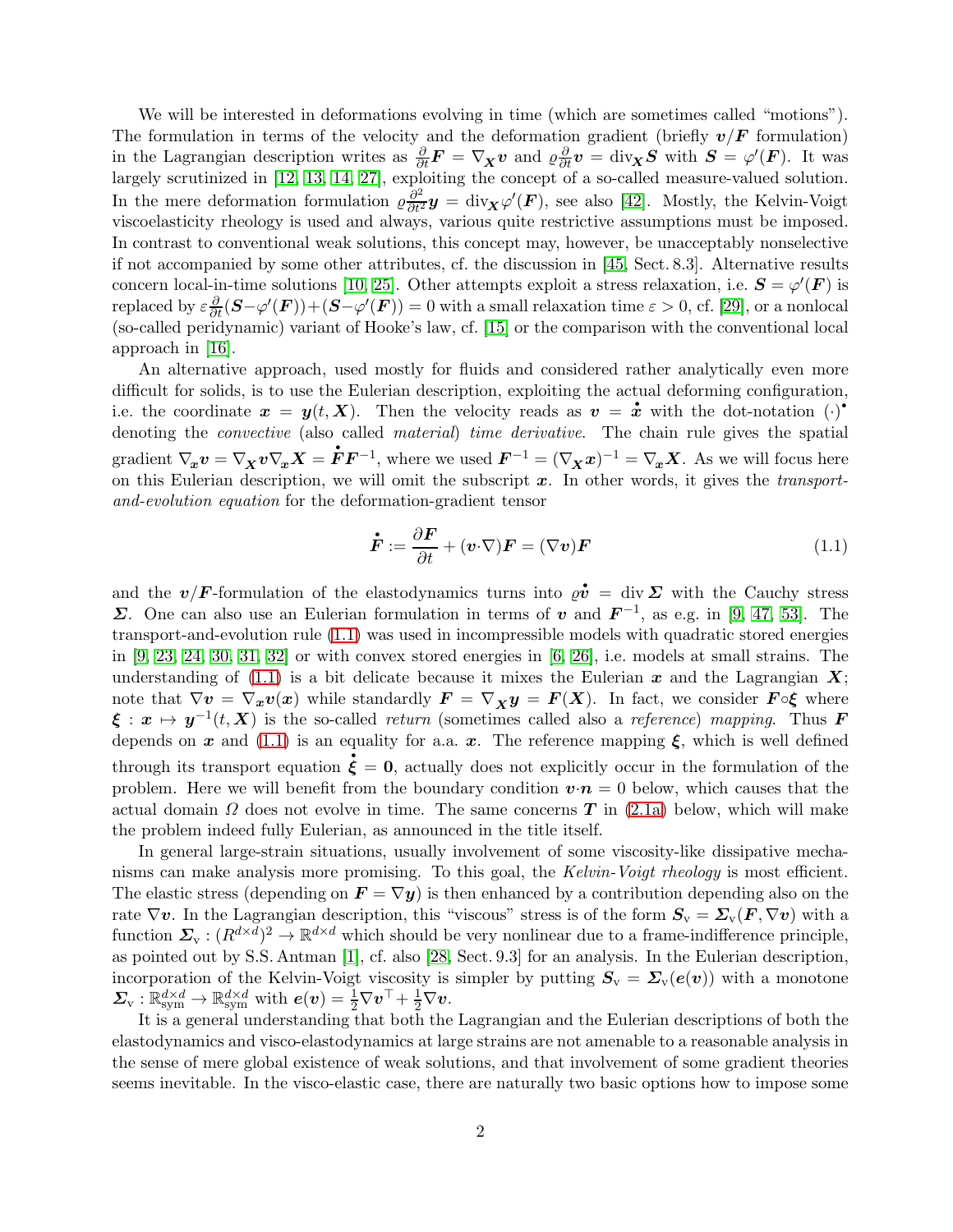higher-order terms: to the conservative (elastic) part or to the dissipative (viscous) part, or to both. In the Lagrangian deformation description, the higher-order deformation gradients are analyzed in [\[28,](#page-12-11) Sect. 9.2-3] or [\[11\]](#page-11-8). In the Eulerian  $v/F$ -formulation, there are even three options how to involve higher gradients: in addition to the two mentioned options in the Lagrangian variant, one can also regularize the transport equation [\(1.1\)](#page-1-0) like [\(2.8b\)](#page-5-0) or [\(3.11b\)](#page-9-1) below.

The main philosophy of the model below is not to corrupt the ultimate geometrical relation [\(1.1\)](#page-1-0) governing the transport of the strain variable  $\bf{F}$  by the velocity field  $\bf{v}$ . To this goal, we consider a multipolarly dissipative solid without any stress-diffusion and without strain gradient. In Section [2,](#page-2-1) we formulate the initial-boundary-value for such model and identify formally its energetics. Then, in Section [3,](#page-5-1) we prove existence of global weak solutions using the Galerkin method combined with a suitable regularization. Various modifications and open problems are mentioned, too.

## <span id="page-2-1"></span>2 Semi-compressible mass-density-homogeneous visco-elastodynamics

and dispersion also of pressure waves (beside shear waves), and are suitable for slightly compressible We adopt two assumptions simplifying considerably the analysis and simultaneously not excluding interesting applications. In particular, they weaken the often imposed incompressibility assumptions  $div \mathbf{v} = 0$  or det  $\mathbf{F} = 1$  $\mathbf{F} = 1$  with constant mass density  $\rho$ , cf. Remarks 1 and [5.](#page-9-2) The incompressible models, although well applicable in many situations, are physically questionable e.g. because they do not facilitate propagation of pressure (longitudinal) waves. On the other hand, the fully compressible models are devised rather for gases where e.g. pressure cannot be negative and zero pressure is related with zero mass density. In contrast to the incompressible or fully compressible situations, the *semi*compressible models (as devised in [\[46,](#page-13-5) Sect. 5] for small-strain cases in fluids) allow for propagation solids or liquids without substantial mass density variations. This situation is related with pressures much lower than the elastic bulk modulus. This modulus is typically quite high in many solid and liquid materials (e.g. water about 2.2 GPa, magma or rocks about 10 GPa, steel more than 100 GPa), but anyhow considering such materials incompressible (i.e. bulk modulus infinity) would completely suppress effects (like the mentioned pressure-wave propagation) which sometimes are of interests. Simultaneously, the thermomechanical consistency (as energy balance or frame indifference) is kept so that this compromising simplification is an acceptable modelling short-cut in particular because many analytical technicalities are avoided, cf. also Remark [1.](#page-4-0)

We will consider the following visco-elastodynamic system in the  $v/F$ -formulation:

<span id="page-2-2"></span>
$$
\varrho \dot{\boldsymbol{v}} = \text{div}(\boldsymbol{T} + \boldsymbol{D}) - \frac{\varrho}{2} (\text{div} \boldsymbol{v}) \boldsymbol{v} + \boldsymbol{f} \quad \text{with} \quad \boldsymbol{T} = \varphi'(\boldsymbol{F}) \boldsymbol{F}^{\top} + \varphi(\boldsymbol{F}) \mathbb{I} \n \text{and} \quad \boldsymbol{D} = \mathbb{D} \boldsymbol{e}(\boldsymbol{v}) - \text{div} (\nu |\nabla \boldsymbol{e}(\boldsymbol{v})|^{p-2} \nabla \boldsymbol{e}(\boldsymbol{v})), \qquad (2.1a)
$$

<span id="page-2-3"></span><span id="page-2-0"></span>
$$
\dot{\mathbf{F}} = (\nabla \mathbf{v}) \mathbf{F} \quad \text{where} \quad \dot{\mathbf{v}} = \frac{\partial \mathbf{v}}{\partial t} + (\mathbf{v} \cdot \nabla) \mathbf{v} \quad \text{and} \quad \dot{\mathbf{F}} = \frac{\partial \mathbf{F}}{\partial t} + (\mathbf{v} \cdot \nabla) \mathbf{F}, \tag{2.1b}
$$

where  $T$  is the conservative part of the Cauchy stress, while  $D$  is its dissipative part which contains the viscous-moduli tensor  $\mathbb D$  and also the contribution of the so-called hyperstress  $\nu|\nabla{\bm e}(\bm v)|^{p-2}\nabla{\bm e}(\bm v)$ with some coefficient  $\nu > 0$  assumed to be small. The term  $-\frac{\rho}{2}$  $\frac{\rho}{2}$ (div  $\boldsymbol{v}$ )  $\boldsymbol{v}$  in the first equation [\(2.1a\)](#page-2-0) is a force introduced by Temam [\[48\]](#page-13-6) rather for numerical purposes to balance the energy. Actually, it violates the Galilean invariance, as pointed out in [\[49\]](#page-13-7) where a certain justification can be found. Yet, this Temam's force is presumably very small in media which are only very slightly compressible, socalled quasi-incompressible. This is the price for a simplification that the mass density  $\varrho$  is constant,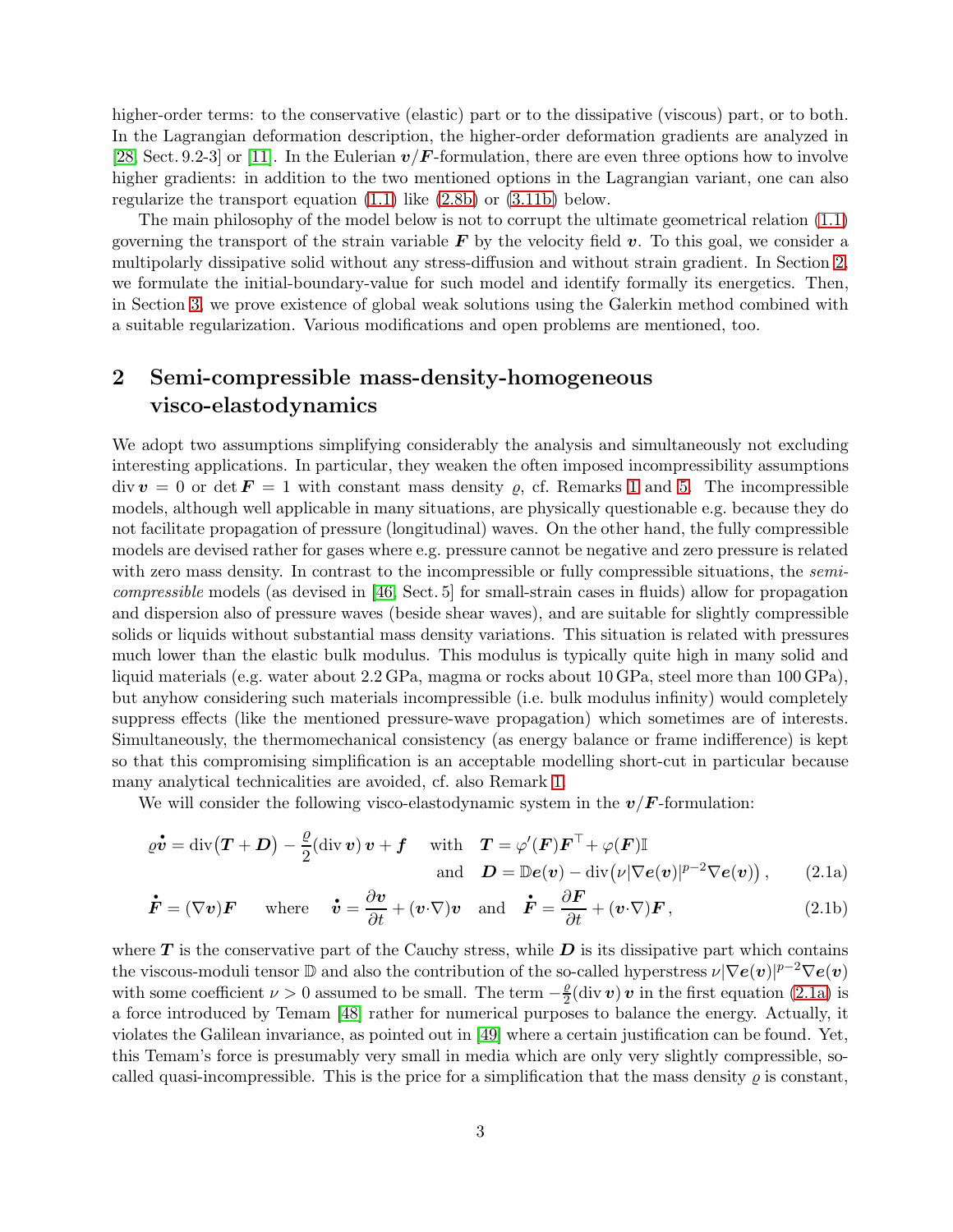cf. Remark [1](#page-4-0) for a full model. In  $(2.1)$ , the notation " $\cdot$ " denotes the scalar products of vectors and later ":" and ":" will be used for the scalar products of matrices and 3rd-order tensors, respectively.

Together with the standard linear viscous stress  $\mathbb{D}\epsilon(v)$  in [2.1a,](#page-2-0) we have employed the concept of the so-called nonsimple fluids, devised by E. Fried and M. Gurtin [\[18\]](#page-12-12) and earlier, even more generally and nonlinearly as multipolar fluids, by J. Nečas at al.  $[5, 37, 38]$  $[5, 37, 38]$  $[5, 37, 38]$  or solids  $[41, 52]$  $[41, 52]$ . More specifically, we use 2nd-grade nonsimple fluids, also called *bipolar fluids*, in a nonlinear variant. Here it leads to the viscous hyperstress  $\nu |\nabla e(\boldsymbol{v})|^{p-2} \nabla e(\boldsymbol{v})$ ; the preposition "hyper" means that it contributes to the stress through its divergence. Here, the goal is to ensure  $\nabla \mathbf{v} \in L^1_{w*}(I; L^{\infty}(\Omega; \mathbb{R}^{d \times d}))$ , cf. in particular the estimates  $(3.4)$ ,  $(3.6)$ , or  $(3.8)$  below.

We will consider a fixed bounded Lipschitz domain  $\Omega$  in  $\mathbb{R}^d$  with the boundary  $\Gamma$ . Then, the system of two nonlinear parabolic equations [\(2.1\)](#page-2-2) should be accompanied by some boundary conditions, e.g.

<span id="page-3-0"></span>
$$
\boldsymbol{v}\cdot\boldsymbol{n}=0\,,\qquad\big[(\boldsymbol{T}+\boldsymbol{D})\boldsymbol{n}+\mathrm{div}_{\mathrm{S}}(\nu|\nabla\boldsymbol{e}(\boldsymbol{v})|^{p-2}(\nabla\boldsymbol{e}(\boldsymbol{v}))\boldsymbol{n})\big]_{\mathrm{T}}=\boldsymbol{g}\,,\qquad\nabla\boldsymbol{e}(\boldsymbol{v})\colon(\boldsymbol{n}\otimes\boldsymbol{n})=0\,,\tag{2.2}
$$

with *n* denoting the unit outward normal to  $\Gamma$ ,  $[\cdot]_T$  the tangential component of a vector, i.e.  $[\sigma]_T = \sigma - (\sigma \cdot n)n$  for a vector  $\sigma$ . In [\(2.2\)](#page-3-0), div<sub>s</sub> = tr( $\nabla$ <sub>S</sub>) denotes the (d-1)-dimensional surface divergence with tr(·) being the trace of a  $(d-1) \times (d-1)$ -matrix and  $\nabla_{S} v = \nabla v - \frac{\partial v}{\partial n} n$  being the surface gradient of v. Naturally,  $g \cdot n = 0$  is to be assumed if we want to recover the boundary conditions [\(2.2\)](#page-3-0) in the classical form, otherwise the weak form does not directly need it.

To reveal at least formally the energetics behind the system  $(2.1)$ , one should test  $(2.1a)$  by v and [\(2.1b\)](#page-2-3) by S. We use several calculations exploiting integration over  $\Omega$  and Green's formula.

For the convective term in [\(2.1a\)](#page-2-0) we use the calculus

<span id="page-3-1"></span>
$$
\int_{\Omega} \varrho(\boldsymbol{v} \cdot \nabla) \boldsymbol{v} \cdot \boldsymbol{v} \,dx = \int_{\Gamma} \varrho |\boldsymbol{v}|^2 (\boldsymbol{v} \cdot \boldsymbol{n}) \,dS - \int_{\Omega} \boldsymbol{v} \nabla(\varrho \boldsymbol{v} \otimes \boldsymbol{v}) \,dx
$$
\n
$$
= \int_{\Gamma} \varrho |\boldsymbol{v}|^2 (\boldsymbol{v} \cdot \boldsymbol{n}) \,dS - \int_{\Omega} \varrho |\boldsymbol{v}|^2 \,div \boldsymbol{v} + \varrho \boldsymbol{v} \cdot \nabla \boldsymbol{v} \cdot \boldsymbol{v} + |\boldsymbol{v}|^2 (\nabla \varrho \cdot \boldsymbol{v}) \,dx
$$
\n
$$
= \int_{\Gamma} \frac{\varrho}{2} |\boldsymbol{v}|^2 (\boldsymbol{v} \cdot \boldsymbol{n}) \,dS - \int_{\Omega} \frac{\varrho}{2} |\boldsymbol{v}|^2 (\div \boldsymbol{v}) + \frac{1}{2} |\boldsymbol{v}|^2 (\nabla \varrho \cdot \boldsymbol{v}) \,dx = - \int_{\Omega} \frac{\varrho}{2} |\boldsymbol{v}|^2 (\div \boldsymbol{v}) \,dx \qquad (2.3)
$$

which also uses the first boundary condition  $(2.2)$  and the assumption that  $\varrho$  is constant so that  $\nabla \varrho = 0$ . Here the role of Temam's bulk force  $\frac{1}{2}\varrho(\text{div}\,\mathbf{v})\mathbf{v}$  in [\(2.1a\)](#page-2-0) is revealed.

Furthermore, we use the algebra  $S:(VF)^{2} = (SF^{\top}): V$  for  $V = \nabla v$  and  $S = \varphi'(F)$  and the following calculus

$$
\int_{\Omega} \mathbf{T} : \nabla \mathbf{v} \, dx = \int_{\Omega} (\varphi'(\mathbf{F}) \mathbf{F}^{\top} + \varphi(\mathbf{F}) \mathbb{I}) : \nabla \mathbf{v} \, dx = \int_{\Omega} (\nabla \mathbf{v}) \mathbf{F}^{\top} : \varphi'(\mathbf{F}) + \varphi(\mathbf{F}) \, \text{div} \, \mathbf{v} \, dx \n= \int_{\Omega} \dot{\mathbf{F}} : \varphi(\mathbf{F}) + \varphi(\mathbf{F}) \, \text{div} \, \mathbf{v} \, dx = \int_{\Omega} \varphi'(\mathbf{F}) : \frac{\partial \mathbf{F}}{\partial t} + \underbrace{\varphi'(\mathbf{F}) : (\mathbf{v} \cdot \nabla) \mathbf{F}}_{= \nabla \varphi(\mathbf{F}) \cdot \mathbf{v}} + \varphi(\mathbf{F}) \, \text{div} \, \mathbf{v} \, dx \n= \frac{d}{dt} \int_{\Omega} \varphi(\mathbf{F}) \, dx + \int_{\Gamma} \varphi(\mathbf{F}) \underbrace{\mathbf{v} \cdot \mathbf{n}}_{= 0} \, dS ,
$$
\n(2.4)

where we used also the Green formula for

<span id="page-3-2"></span>
$$
\int_{\Omega} \nabla \varphi(\boldsymbol{F}) \cdot \boldsymbol{v} + \varphi(\boldsymbol{F}) \text{div} \, \boldsymbol{v} \, \text{dx} = \int_{\Gamma} \text{div}(\varphi(\boldsymbol{F}) \boldsymbol{v}) \, \text{dx} = \int_{\Gamma} \varphi(\boldsymbol{F}) \boldsymbol{v} \cdot \boldsymbol{n} \, \text{d}S = 0,
$$

exploiting the boundary condition  $\mathbf{v} \cdot \mathbf{n} = 0$ . For the term div<sup>2</sup>( $|\nabla \mathbf{e}(\mathbf{v})|^{p-2} \nabla \mathbf{e}(\mathbf{v})$ ) tested by  $\mathbf{v}$ , we use twice Green's formula together with a surface Green formula and the boundary conditions [\(2.2\)](#page-3-0),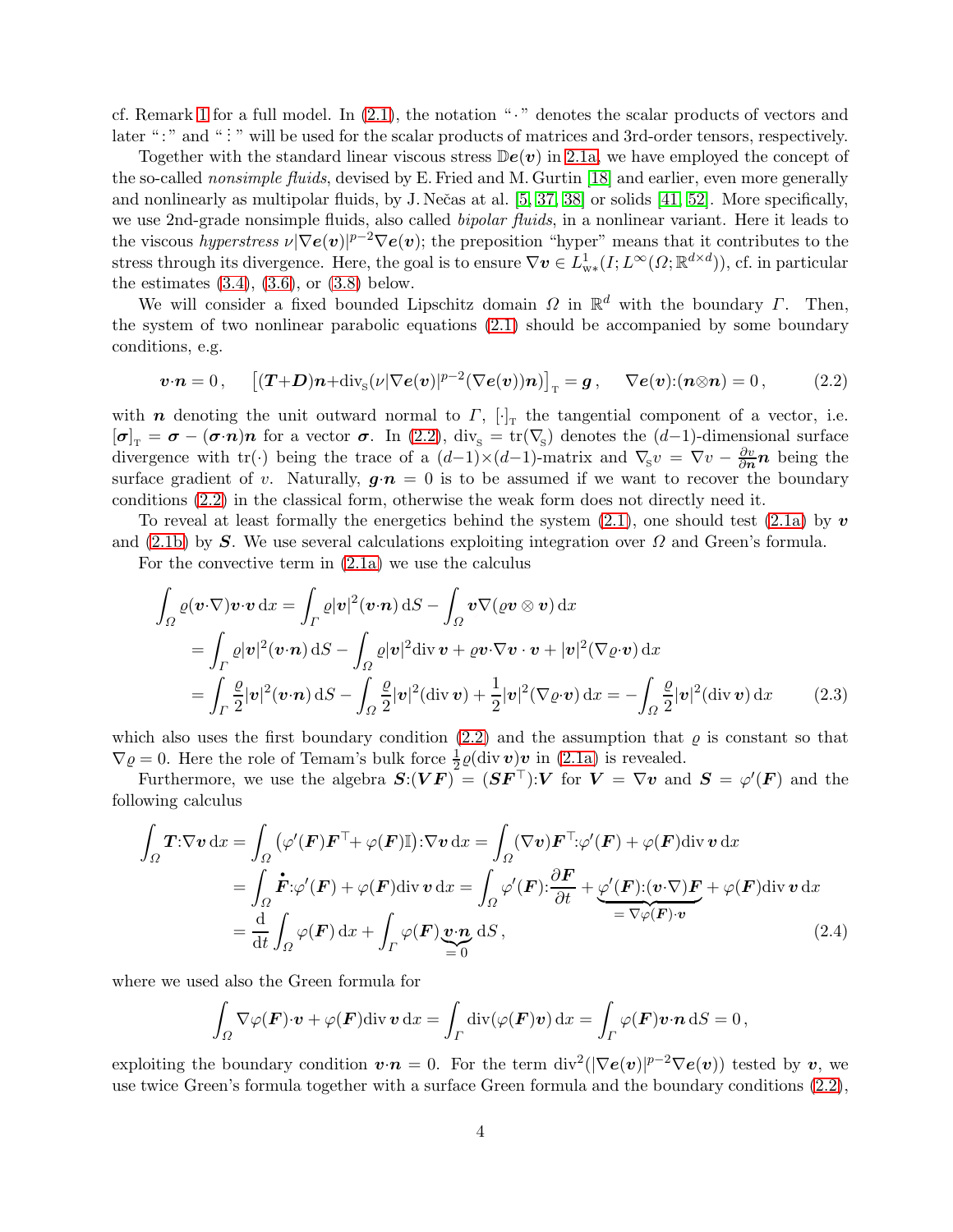cf. also [\[44,](#page-13-12) Sect. 2.4.4] for technical details. This procedure yields (at least formally) the energy balance:

$$
\frac{d}{dt} \int_{\Omega} \underbrace{\frac{\rho}{2} |v|^2}_{\text{kinetic}} + \underbrace{\varphi(\boldsymbol{F})}_{\text{stored}} dx + \int_{\Omega} \underbrace{\mathbb{D}e(v) : e(v) + \nu |\nabla e(v)|^p}_{\text{dissipation rate}} dx = \int_{\Omega} \underbrace{\boldsymbol{f} \cdot v}_{\text{power of}} dx + \int_{\Gamma} \underbrace{\boldsymbol{g} \cdot v}_{\text{power of}} dS. \tag{2.5}
$$

Further, we prescribe the initial conditions, i.e.

<span id="page-4-4"></span><span id="page-4-1"></span>
$$
v|_{t=0} = v_0 \quad \text{and} \quad F|_{t=0} = F_0. \tag{2.6}
$$

<span id="page-4-0"></span>Remark 1 (Varying mass density). The above model used the simplification based on the assumption of a constant mass density  $\rho$ , cf. the calculus [\(2.3\)](#page-3-1), and neglects its variations during volumetric deformation (which is typically indeed small in liquids and in solids, too, in contrast to gases). In fact, the initial (possibly spatially nonconstant) density should evolve in time by the continuity fact, the initial (possibly spatially nonconstant) density should evolve in time by the continuity equation  $\dot{\rho} = -\rho \, \text{div} \, \boldsymbol{v}$ . In the context of solids in Eulerian description, see also [\[21,](#page-12-13) [24,](#page-12-7) [32,](#page-13-4) [33,](#page-13-13) [47\]](#page-13-2). Having omitted this continuity equation has been here compensated by the extra force  $-\rho(\text{div}\,\bm{v})\bm{v}/2$ in [\(2.1a\)](#page-2-0), which is presumably very small. This simplifies a lot of calculations and analytical arguments. Here, the analysis would likely be doable for the full model involving also the continuity equation with an initial condition  $\varrho|_{t=0} = \varrho_0$  or, equivalently, the algebraic relation  $\rho = \varrho_0/\det \vec{F}$ and omitting the extra compensating force because the concept of nonlinear nonsimple material ensures  $\nabla$ **v** in  $L^p_{\mathbf{w}}(I; L^{\infty}(\Omega; \mathbb{R}^{d \times d}))$  which in turn allows for estimation of  $\nabla$ *Q*, cf. also Remark [6](#page-9-0) below.

**T** in [\(2.1a\)](#page-2-0) is related to that the stored energy  $\varphi$  is counted truly Eulerian, i.e. per actual volume. Remark 2 (The Cauchy stress T alternatively). The pressure contribution to the Cauchy stress Another approach is to count the stored energy per the referential volume (let us denote it by  $\varphi_R$ ). The relation between  $\varphi$  and  $\varphi_R$  is  $\varphi(\mathbf{F}) = \varphi_R(\mathbf{F})/\det \mathbf{F}$ . In terms of  $\varphi_R$ , the conservative part of the Cauchy stress  $T$  transforms to

$$
\mathbf{T} = \varphi'(\mathbf{F}) \mathbf{F}^{\top} + \varphi(\mathbf{F}) \mathbb{I} = \left( \frac{\varphi_{\rm R}'(\mathbf{F})}{\det \mathbf{F}} - \frac{\varphi_{\rm R}(\mathbf{F}) \text{Cof } \mathbf{F}}{(\det \mathbf{F})^2} \right) \mathbf{F}^{\top} + \frac{\varphi_{\rm R}(\mathbf{F})}{\det \mathbf{F}} \mathbb{I}
$$

$$
= \frac{\varphi_{\rm R}'(\mathbf{F}) - \varphi_{\rm R}(\mathbf{F}) \mathbf{F}^{-\top}}{\det \mathbf{F}} + \frac{\varphi_{\rm R}(\mathbf{F})}{\det \mathbf{F}} \mathbb{I} = \frac{\varphi_{\rm R}'(\mathbf{F})}{\det \mathbf{F}} \mathbf{F}^{\top}.
$$
(2.7)

Then  $\varphi(\mathbf{F})$  in [\(2.5\)](#page-4-1) should be replaced by  $\varphi_R(\mathbf{F})/\det \mathbf{F}$ , cf. e.g. [\[19\]](#page-12-14) or [\[20,](#page-12-15) Ch.7]. This variant would need to control det  $\bm{F}$ , which we avoided in this paper, cf. also Remark [6](#page-9-0) below for a possible modification.

<span id="page-4-3"></span>Remark 3 (Conservative multipolar variant with stress diffusion). The multipolar concept can alternatively use a conservative higher gradient instead of the dissipative higher-order term  $div(\nu|\nabla e(v)|^{p-2}(\nabla e(v))$  in [\(2.1a\)](#page-2-0), as often occurs in literature since the work by R.A. Toupin [\[50\]](#page-13-14) and R.D. Mindlin [\[36\]](#page-13-15), cf. e.g. [\[17,](#page-12-16) [40\]](#page-13-16). Yet, this is more complicated because such term is reflected in a nonlinear (Korteweg-like) symmetric capillarity stress  $K$ . In addition, for analytical reasons, the transport-and-evolution equation [\(2.1b\)](#page-2-3) for  $\bm{F}$  must be enhanced by stress diffusion. This leads to the visco-elastodynamic system

<span id="page-4-2"></span>
$$
\varrho\Big(\frac{\partial v}{\partial t} + (v\cdot\nabla)v\Big) = \text{div}\big(\boldsymbol{T} + \boldsymbol{D} + \boldsymbol{K}\big) - \frac{\varrho}{2}(\text{div}\,v)\,v + \boldsymbol{f}\,, \quad \text{where } \boldsymbol{T} = \boldsymbol{S}\boldsymbol{F}^{\top} + \varphi(\boldsymbol{F})\mathbb{I}\,,
$$

$$
\boldsymbol{S} = \varphi'(\boldsymbol{F}) - \varkappa\Delta\boldsymbol{F}\,, \quad \boldsymbol{D} = \mathbb{D}\boldsymbol{e}(v)\,, \quad \text{and } \quad \boldsymbol{K} = \frac{\varkappa}{2}|\nabla\boldsymbol{F}|^{2}\mathbb{I} - \varkappa\nabla\boldsymbol{F}\otimes\nabla\boldsymbol{F}\,, \tag{2.8a}
$$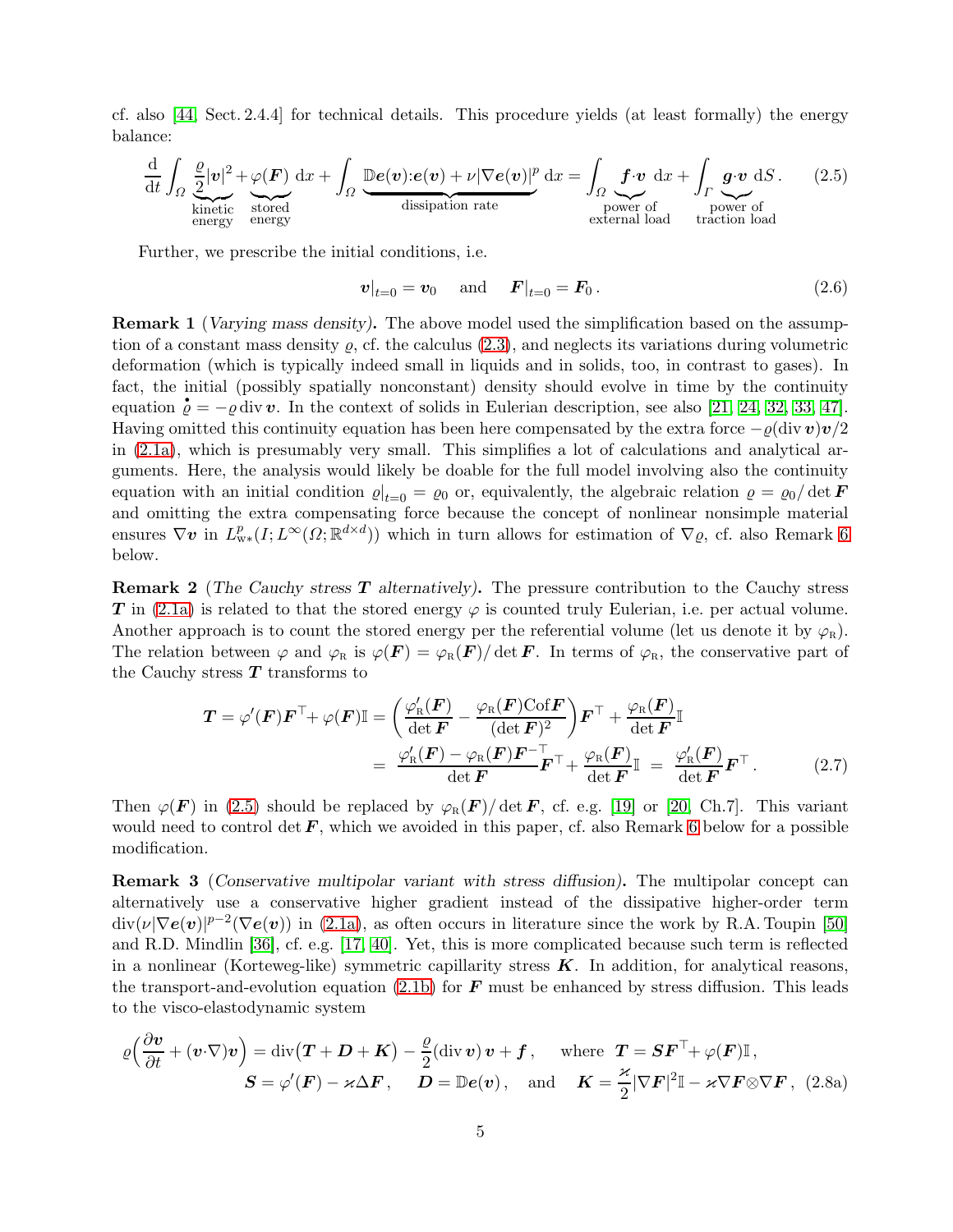<span id="page-5-0"></span>
$$
\frac{\partial \boldsymbol{F}}{\partial t} + (\boldsymbol{v} \cdot \nabla) \boldsymbol{F} = (\nabla \boldsymbol{v}) \boldsymbol{F} + \epsilon \Delta \boldsymbol{S}
$$
\n(2.8b)

with the boundary conditions  $\mathbf{v}\cdot\mathbf{n} = 0$ ,  $(\mathbf{v}\cdot\nabla)\mathbf{F} = 0$ , and  $(\mathbf{v}\cdot\nabla)\mathbf{S} = 0$ . The capillarity coefficient  $\kappa > 0$  and a stress-diffusion coefficient  $\epsilon > 0$  are presumably small. Corrupting the "geometrical" transport-and-evolution rule [\(1.1\)](#page-1-0) in [\(2.8b\)](#page-5-0) might be rather controversial and purely mathematically motivated, as actually openly articulated in [\[6,](#page-11-6) [26\]](#page-12-10) for the variant of  $\Delta F$  instead of  $\Delta S$ . Anyhow, in fluid dynamics, the stress diffusion  $\epsilon \Delta S$  was advocated in series of works by H. Brenner, cf. e.g. [\[7,](#page-11-10) [8\]](#page-11-11). Cf. also a discussion in [\[39\]](#page-13-17) and a thermodynamical justification in [\[51\]](#page-13-18). Here, [\(2.8b\)](#page-5-0) with  $S = \varphi'(F) - \varkappa \Delta F$  is formally rather Cahn-Hilliard's diffusion of F. The energy balance is again obtained by the test of  $(2.8a)$  by v and of  $(2.8b)$  by S. Using the calculus  $(3.9)$  below, we obtain the energy balance

$$
\frac{\mathrm{d}}{\mathrm{d}t} \int_{\Omega} \underbrace{\frac{\varrho}{2} |\mathbf{v}|^2}_{\text{kinetic}} + \underbrace{\varphi(\mathbf{F}) + \frac{\varkappa}{2} |\nabla \mathbf{F}|^2}_{\text{stored}} \, \mathrm{d}x + \int_{\Omega} \underbrace{\mathbb{D}e(\mathbf{v}): e(\mathbf{v}) + \epsilon |\nabla \mathbf{S}|^2}_{\text{dissipation rate}} \, \mathrm{d}x = \int_{\Omega} \underbrace{\mathbf{f} \cdot \mathbf{v}}_{\text{power of}} \, \mathrm{d}x + \int_{\Gamma} \underbrace{\mathbf{g} \cdot \mathbf{v}}_{\text{power of}} \, \mathrm{d}S.}_{\text{power of a traction load}} \tag{2.9}
$$

From this, one can read the estimate  $S \in L^2(I; H^1(\Omega;\mathbb{R}^{d \times d \times d}))$ . Then, assuming  $\varphi''$  bounded, one has  $\varkappa\Delta(\nabla F) = \nabla(\varphi'(\mathbf{F}) - \mathbf{S}) = \varphi''(\mathbf{F})\nabla \mathbf{F} - \nabla \mathbf{S} \in L^2(I \times \Omega; \mathbb{R}^{d \times d \times d})$  and, assuming  $\Omega$  smooth, one can further use the  $H^2$ -regularity for  $\varkappa\Delta$ , so that  $\nabla F \in L^2(I; H^2(\Omega;\mathbb{R}^{d\times d\times d}))$ . By comparison from  $(2.8b), \frac{\partial}{\partial t}F = (\nabla v)F - (v \cdot \nabla)F + \epsilon \Delta S$  $(2.8b), \frac{\partial}{\partial t}F = (\nabla v)F - (v \cdot \nabla)F + \epsilon \Delta S$  belongs to  $L^2(I; L^1(\Omega; \mathbb{R}^{d \times d \times d}) + H^1(\Omega; \mathbb{R}^{d \times d \times d})^*)$  so that, by Aubin-Lions' theorem,  $\nabla F$  and  $\nabla F \otimes \nabla F$  are "compact", which is needed for the capillarity-type stress  $K$ . Such alternative gradient model in some sense improves some previous strain-diffusion models [\[6,](#page-11-6) [26\]](#page-12-10).

#### <span id="page-5-1"></span>3 Analysis of the model [\(2.1\)](#page-2-2)

We now prove existence of weak solutions by a constructive method, i.e. by a suitable approximation and its convergence. This is rather technical in general. The time discretisation (Rothe's method) standardly needs convexity of  $\varphi$  (which is not a realistic assumption here) possibly weakened if there is some viscosity in  $\boldsymbol{F}$  (which is not directly considered here, however). The conformal space discretisation (the Faedo-Galerkin method) cannot directly copy the energetics because the test of [\(2.1b\)](#page-2-3) by S is problematic in this approximation as  $S = \varphi'(F)$  is not in the respective finitedimensional space in general. We facilitate the analytical issue here by imposing rather strong growth assumption [\(3.1a\)](#page-6-0) on  $\varphi$  below, which might be quite restrictive, cf. Remark [6.](#page-9-0)

We will use the standard notation concerning the Lebesgue and the Sobolev spaces on the domain  $\Omega \subset \mathbb{R}^d$ , as actually already employed in Remark [3.](#page-4-3) Namely, for  $n \in \mathbb{N}$ ,  $L^p(\Omega; \mathbb{R}^n)$  denotes the Banach spaces of Lebesgue measurable functions  $\Omega \to \mathbb{R}^n$  whose Euclidean norm is integrable with p-power, and  $W^{k,p}(\Omega;\mathbb{R}^n)$  the space of functions from  $L^p(\Omega;\mathbb{R}^n)$  whose derivatives of the order k are in  $L^p(\Omega;\mathbb{R}^{n\times kd})$ . If  $n=1$ , we will write simply  $L^p(\Omega)$  or  $W^{k,p}(\Omega)$ . Moreover,  $W_0^{2,p}$  $\sigma^{2,p}_0(\Omega;\mathbb{R}^d):=$  $\{v \in W^{2,p}(\Omega;\mathbb{R}^d); v \cdot n = 0 \text{ on } \Gamma\}.$  We also write briefly  $H^k = W^{k,2}$ . Moreover, for a Banach space X and for  $I = [0, T]$ , we will use the notation  $L^p(I; X)$  for the Bochner space of Bochner measurable functions  $I \to X$  whose norm is in  $L^p(I)$ , and  $H^1(I;X)$  for functions  $I \to X$  whose distributional derivative is in  $L^2(I;X)$ . Moreover,  $(\cdot)^*$  will denote the dual space and  $p' = p/(p-1)$ is the conjugate exponent with the convention  $p' = \infty$  for  $p = 1$ . Occasionally, we will use  $L^p_{w*}(I;X)$ for weakly\* measurable functions  $I \to X$  for nonseparable spaces X which are duals to some other Banach spaces (specifically for  $L^{\infty}(\Omega)$ ).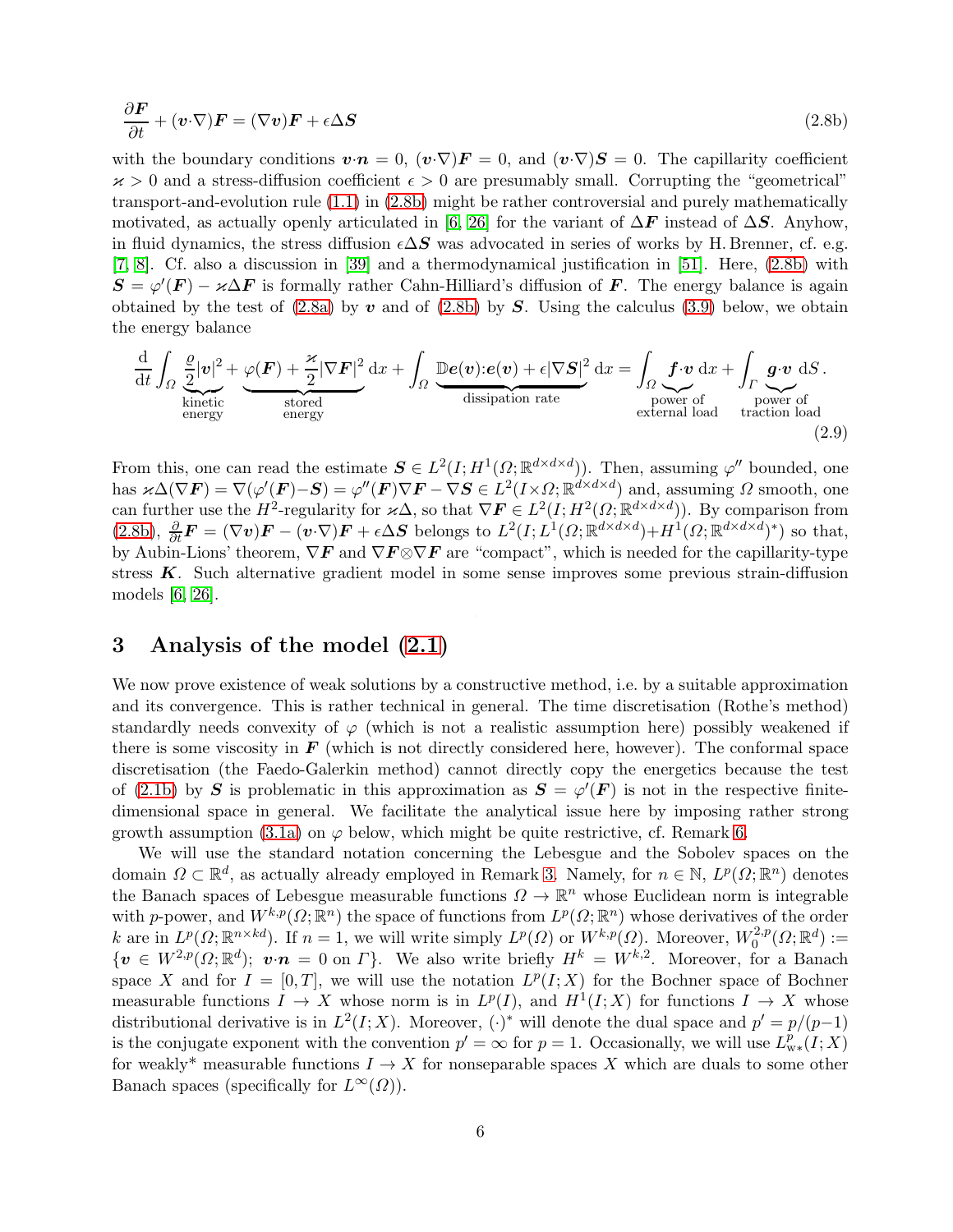Let us first summarize the assumptions:

$$
\varphi:\mathbb{R}^{d\times d}\to[0,+\infty]
$$
 continuously differentiable and

<span id="page-6-6"></span><span id="page-6-4"></span><span id="page-6-1"></span><span id="page-6-0"></span>
$$
\exists \ell \in \mathbb{R} \,\forall F \in \mathbb{R}^{d \times d}: \ 0 \le \varphi(F) \le \ell(1+|F|) \quad \text{and} \quad |\varphi'(F)| \le \ell \,, \tag{3.1a}
$$

$$
\mathbf{f} \in L^{1}(I; L^{2}(\Omega; \mathbb{R}^{d})) + L^{2}(I; L^{1}(\Omega; \mathbb{R}^{d})), \quad \mathbf{g} \in L^{2}(I; L^{1}(\Gamma; \mathbb{R}^{d})), \tag{3.1b}
$$

$$
\boldsymbol{v}_0 \in L^2(\Omega; \mathbb{R}^d), \quad \boldsymbol{F}_0 \in H^1(\Omega; \mathbb{R}^{d \times d}), \tag{3.1c}
$$

$$
\varrho, \nu > 0, \quad \mathbb{D} \in (\mathbb{R}_{sym}^{d \times d})^2 \text{ positive definite}, \quad p > d. \tag{3.1d}
$$

Beside, it is also reasonable to assume the frame indifference, i.e.  $\varphi(F) = \varphi(QF)$  for any  $Q \in$  $SO(d) = \{A \in \mathbb{R}^{d \times d}; A^{\top}A = AA^{\top} = \mathbb{I}, \det A = 1\}.$  It is equivalent to  $\varphi(F) = \phi(F^{\top}F)$  for some  $\phi$  so that  $\mathbf{T} = \varphi'(\mathbf{F}) \mathbf{F}^{\top} = 2\mathbf{F} \phi'(\mathbf{F}^{\top} \mathbf{F}) \mathbf{F}^{\top}$  and thus the whole Cauchy stress  $\mathbf{T} + \mathbf{D}$  is symmetric. Yet, we will not explicitly need it for our analysis.

For the definition of a weak solution, we do not need to impose a-priori smoothness of  $\bm{F}$ when using the calculus  $\int_{\Omega} (\boldsymbol{v} \cdot \nabla) \boldsymbol{F} \cdot \tilde{\boldsymbol{F}} \, dx = \int_{\Gamma} \boldsymbol{F} \cdot \tilde{\boldsymbol{F}} (\boldsymbol{v} \cdot \boldsymbol{n}) \, dS - \int_{\Omega} \boldsymbol{F} \cdot ((\text{div } \boldsymbol{v}) \tilde{\boldsymbol{F}} + (\boldsymbol{v} \cdot \nabla) \tilde{\boldsymbol{F}}) \, dx$ , although later we will prove even quite high regularity of  $\boldsymbol{F}$ . Like already in Section [2,](#page-2-1) for the term  $\overline{\text{div}^2(|\nabla e(v)|^{p-2}\nabla e(v)})$  tested by  $\overline{\tilde{v}}$  with  $\overline{n \cdot \tilde{v}} = 0$ , we will use twice the Green formula on  $\Omega$  together with a surface Green formula on  $\Gamma$  together with the boundary conditions [\(2.2\)](#page-3-0). In addition, we use the by-part integration in time. This results to:

<span id="page-6-2"></span>**Definition 1** (Weak solutions to  $(2.1)-(2.2)$  $(2.1)-(2.2)$ ). A couple  $(v, F)$  with  $v \in L^p(I; W^{2,p}(\Omega; \mathbb{R}^d))$  $H^1(I;L^2(\Omega;\mathbb{R}^d))$  with  $\bm{v}\cdot\bm{n}=0$  on  $I\times I$  and  $\bm{F}\in L^2(I\times\Omega;\mathbb{R}^{d\times d})$  is called a weak solution to the initial-boundary-value problem  $(2.1)$ – $(2.2)$  with  $(2.6)$  if the integral identity

$$
\int_0^T \int_{\Omega} \left( \varphi'(\mathbf{F}) \mathbf{F}^\top \cdot \nabla \widetilde{\mathbf{v}} + \left( \frac{\varrho}{2} (\text{div } \mathbf{v}) \mathbf{v} + \varrho (\mathbf{v} \cdot \nabla) \mathbf{v} \right) \cdot \widetilde{\mathbf{v}} - \varrho \mathbf{v} \cdot \frac{\partial \widetilde{\mathbf{v}}}{\partial t} - \varphi(\mathbf{F}) \text{div } \widetilde{\mathbf{v}} + \nu |\nabla e(\mathbf{v})|^{p-2} \nabla e(\mathbf{v}) \cdot \nabla e(\widetilde{\mathbf{v}}) \right) dxdt = \int_0^T \int_{\Omega} \mathbf{f} \cdot \widetilde{\mathbf{v}} dxdt + \int_0^T \int_{\Gamma} \mathbf{g} \cdot \widetilde{\mathbf{v}} dxdt + \int_{\Omega} \varrho v_0 \cdot \widetilde{\mathbf{v}}(0) d\mathbf{x} \quad (3.2a)
$$

holds for any  $\widetilde{\mathbf{v}} \in L^p(I; W^{2,p}(\Omega; \mathbb{R}^d)) \cap H^1(I; L^2(\Omega; \mathbb{R}^d))$  with  $\widetilde{\mathbf{v}}(T) = 0$  and  $\widetilde{\mathbf{v}} \cdot \mathbf{n} = 0$  on  $I \times \Gamma$ , and also the integral identity

$$
\int_0^T \int_{\Omega} (\nabla \mathbf{v}) \mathbf{F} \cdot \tilde{\mathbf{F}} + (\text{div } \mathbf{v}) \mathbf{F} \cdot \tilde{\mathbf{F}} + \mathbf{F} \cdot (\mathbf{v} \cdot \nabla) \tilde{\mathbf{F}} + \mathbf{F} \cdot \frac{\partial \tilde{\mathbf{F}}}{\partial t} dx dt + \int_{\Omega} \mathbf{F}_0 \cdot \tilde{\mathbf{F}}(0) dx = 0
$$
\n(3.2b)

holds for any  $\widetilde{F} \in W^{1,\infty}(I \times \Omega; \mathbb{R}^{d \times d})$  with  $\widetilde{F}(T) = 0$ .

Theorem 1 (Existence of weak solutions). Let [\(3.1\)](#page-6-1) hold. Then:

- (i) There exists a weak solution  $(v, F)$  according to Definition [1](#page-6-2) such that also  $F \in$  $L^{\infty}(I; H^{1}(\Omega;\mathbb{R}^{d\times d}))$ , the transport-and-evolution rule [\(2.1b\)](#page-2-3) holds a.e. on  $I\times\Omega$ , and also the energy balance [\(2.5\)](#page-4-1) integrated over a time interval [0, t] is satisfied for all  $t \in I$ .
- (ii) If  $\varphi$  is also twice continuously differentiable with  $\varphi''$  bounded, then  $S = \varphi'(F) \in$  $L^{\infty}(I; H^{1}(\Omega;\mathbb{R}^{d\times d\times d}))$ .

Proof. For clarity, we divide the proof into four steps.

Step 1: Galerkin approximation of a regularized problem. Instead of  $(2.1b)$ , we will consider in this step a regularization as in [\[6,](#page-11-6) [26\]](#page-12-10):

<span id="page-6-5"></span><span id="page-6-3"></span>
$$
\frac{\partial \boldsymbol{F}}{\partial t} + (\boldsymbol{v} \cdot \nabla) \boldsymbol{F} = (\nabla \boldsymbol{v}) \boldsymbol{F} + \varepsilon \Delta \boldsymbol{F}
$$
\n(3.3)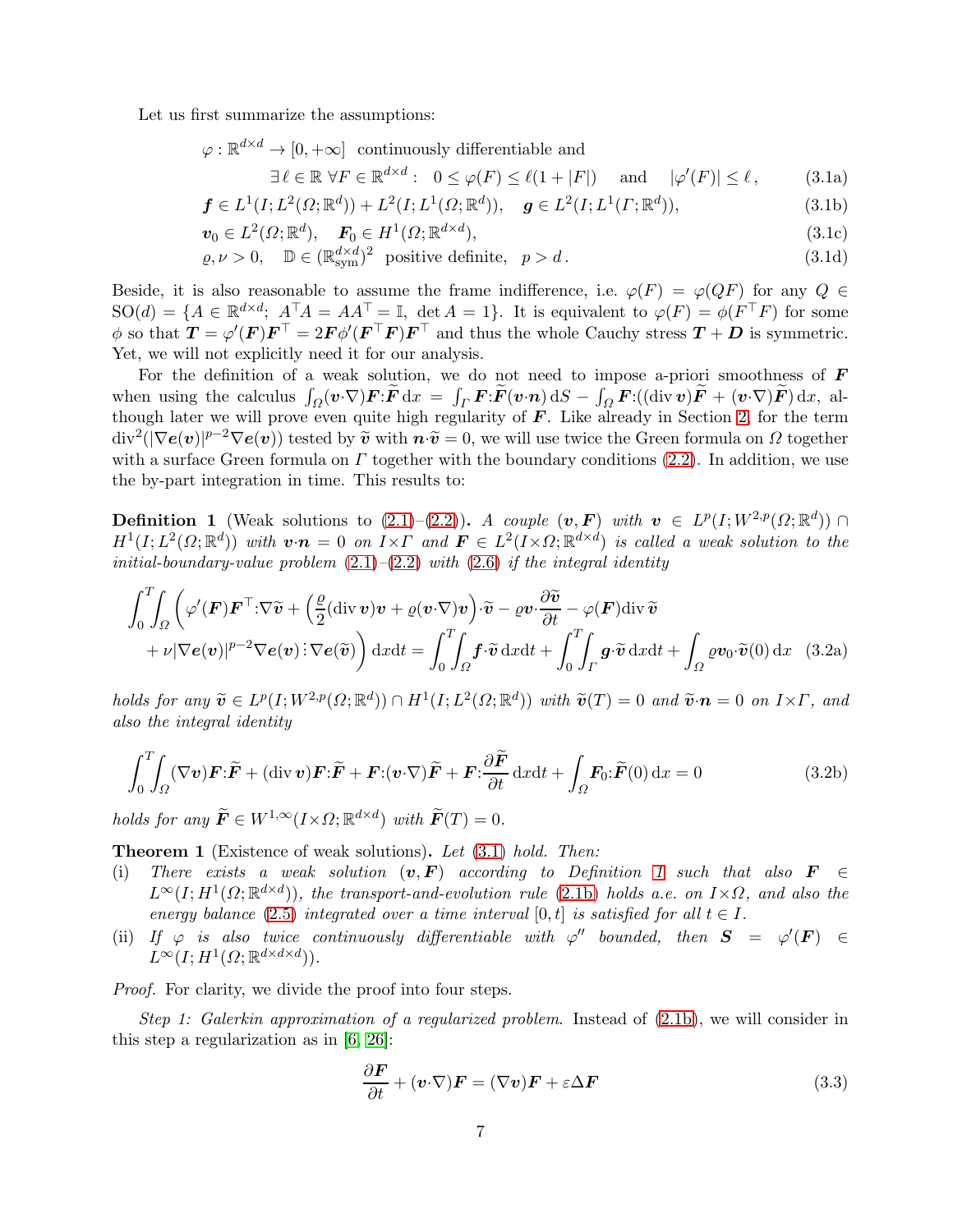with the boundary conditions [\(2.2\)](#page-3-0) enhanced also by other  $d \times d$  conditions  $(n \cdot \nabla) \mathbf{F} = 0$ . The weak solution is defined analogously as in Definition [1](#page-6-2) but with [\(3.2b\)](#page-6-3) enhanced by the term  $-\varepsilon \nabla F : \nabla \tilde{F}$ .

We will then use the Faedo-Galerkin method exploiting a nested sequence of finite-dimensional sequences  $V_k \subset W_0^{2,\infty}$  $\bigcup_{0}^{2,\infty} (Omega)$  such that  $\bigcup_{k \in \mathbb{N}} V_k$  is dense in  $W_0^{2,p}$  $0^{2,p}(\Omega)$  and composed with eigenfunctions of the self-adjoint ∆-operator with the homogeneous Neumann boundary condition; recall the notation  $W_0^{2,p}$  $\int_0^{2,p}(\Omega)$  used here for vectorial functions with normal boundary traces zero. This ensures that  $\Delta v \in V_k$  provided  $v \in V_k$ . We also approximate the initial conditions:  $v_{0,k} \in V_k^d$  and  $\mathbf{F}_{0,k} \in V_k^{d \times d}$ so that  $\{v_{0,k}\}_{k\in\mathbb{N}}$  is bounded in  $L^2(\Omega;\mathbb{R}^d)$  and  $\{F_{0,k}\}_{k\in\mathbb{N}}$  is bounded in  $H^1(\Omega;\mathbb{R}^{d\times d})$  and  $v_{0,k}\to v_0$ and  $\mathbf{F}_{0,k} \to \mathbf{F}_0$  strongly in these spaces.

Then we consider the Galerkin approximate solution  $(\bm{v}_{\varepsilon k},\bm{F}_{\varepsilon k}): I \to V^d_k \times V^{d \times d}_k$  $\kappa^{a \times a}$  to the regularized system [\(2.1a\)](#page-2-0) and [\(3.11b\)](#page-9-1). Existence of such solution is based by standard ordinary-differentialequation arguments with a successive prolongation exploiting the  $L^{\infty}(I)$ -estimates below.

Step 2: estimates for the approximated regularized problem. To derive basic a-priori estimates for such Galerkin approximation, we test [\(3.11b\)](#page-9-1) in its Galerkin approximation by  $\mathbf{F}_{\varepsilon k}$ . Thus we obtain the estimate

<span id="page-7-0"></span>
$$
\varepsilon \int_{\Omega} |\nabla \mathbf{F}_{\varepsilon k}|^2 dx + \frac{d}{dt} \int_{\Omega} \frac{1}{2} |\mathbf{F}_{\varepsilon k}|^2 dx = \int_{\Omega} ((\nabla \mathbf{v}_{\varepsilon k}) \mathbf{F}_{\varepsilon k} - (\mathbf{v}_{\varepsilon k} \cdot \nabla) \mathbf{F}_{\varepsilon k}) : \mathbf{F}_{\varepsilon k} dx \n= \int_{\Omega} (\nabla \mathbf{v}_{\varepsilon k}) \mathbf{F}_{\varepsilon k} : \mathbf{F}_{\varepsilon k} + \frac{1}{2} (\text{div } \mathbf{v}_{\varepsilon k}) |\mathbf{F}_{\varepsilon k}|^2 dx \leq \frac{3}{2} ||\nabla \mathbf{v}_{\varepsilon k}||_{L^{\infty}(\Omega; \mathbb{R}^{d \times d})} ||\mathbf{F}_{\varepsilon k}||_{L^2(\Omega; \mathbb{R}^{d \times d})}^2 ;
$$
\n(3.4)

here we used also the calculus

$$
\int_{\Omega} (\boldsymbol{v} \cdot \nabla) \boldsymbol{F} : \boldsymbol{F} \, dx = \int_{\Gamma} |\boldsymbol{F}|^2 (\boldsymbol{v} \cdot \boldsymbol{n}) \, dS - \int_{\Omega} \boldsymbol{F} : (\boldsymbol{v} \cdot \nabla) \boldsymbol{F} + (\text{div} \, \boldsymbol{v}) |\boldsymbol{F}|^2 \, dx = -\frac{1}{2} \int_{\Omega} (\text{div} \, \boldsymbol{v}) |\boldsymbol{F}|^2 \, dx \tag{3.5}
$$

together with the boundary condition  $\mathbf{v}\cdot\mathbf{n}=0$ . Moreover, testing [\(2.1a\)](#page-2-0) in its Galerkin approximation by  $v_{\varepsilon k}$ , we obtain

$$
\int_{\Omega} \mathbb{D}\boldsymbol{e}(\boldsymbol{v}_{\varepsilon k}) \cdot \boldsymbol{e}(\boldsymbol{v}_{\varepsilon k}) + \nu |\nabla \boldsymbol{e}(\boldsymbol{v}_{\varepsilon k})|^p \, dx + \frac{d}{dt} \int_{\Omega} \frac{\rho}{2} |\boldsymbol{v}_{\varepsilon k}|^2 \, dx \n\leq \int_{\Omega} \varphi'(\boldsymbol{F}_{\varepsilon k}) \boldsymbol{F}_{\varepsilon k}^\top \cdot \nabla \boldsymbol{v}_{\varepsilon k} + \varphi(\boldsymbol{F}_{\varepsilon k}) \, \text{div } \boldsymbol{v}_{\varepsilon k} + \boldsymbol{f} \cdot \boldsymbol{v}_{\varepsilon k} \, dx + \int_{\Gamma} \boldsymbol{g} \cdot \boldsymbol{v}_{\varepsilon k} \, dS \n\leq \int_{\Omega} 2\ell (1 + |\boldsymbol{F}_{\varepsilon k}|) |\nabla \boldsymbol{v}_{\varepsilon k}| + \boldsymbol{f} \cdot \boldsymbol{v}_{\varepsilon k} \, dx + \int_{\Gamma} \boldsymbol{g} \cdot \boldsymbol{v}_{\varepsilon k} \, dS \n\leq C_{\ell, \delta} ||\boldsymbol{F}_{\varepsilon k}||_{L^2(\Omega; \mathbb{R}^{d \times d})}^2 + \delta ||\nabla \boldsymbol{v}_{\varepsilon k}||_{L^2(\Omega; \mathbb{R}^{d \times d})}^2 + ||\boldsymbol{f}_1||_{L^2(\Omega; \mathbb{R}^d)}^2 (1 + ||\boldsymbol{v}_{\varepsilon k}||_{L^2(\Omega; \mathbb{R}^d)}^2) \n+ (||\boldsymbol{f}_2||_{L^1(\Omega; \mathbb{R}^d)}^2 + ||\boldsymbol{g}||_{L^1(\Gamma; \mathbb{R}^d)}^2)/\delta + \delta ||\boldsymbol{v}_{\varepsilon k}||_{L^{\infty}(\Omega; \mathbb{R}^d)}^2 + \delta ||\boldsymbol{v}_{\varepsilon k}|_{\Gamma} ||_{L^{\infty}(\Gamma; \mathbb{R}^d)}^2, \tag{3.6}
$$

where  $\ell$  is from [\(3.1a\)](#page-6-0) and where  $\boldsymbol{f} = \boldsymbol{f}_1 + \boldsymbol{f}_2$  with some  $\boldsymbol{f}_1 \in L^1(I; L^2(\Omega; \mathbb{R}^d))$  and  $f_2 \in L^2(I; L^1(\Omega; \mathbb{R}^d))$  referring to [\(3.1b\)](#page-6-4). The last terms in [\(3.6\)](#page-7-1) are still to be estimated using Korn's inequality and the boundedness of the embedding/trace operators for  $\max(\|\boldsymbol{v}\|_{L^{\infty}(\Omega;\mathbb{R}^d)},\|\boldsymbol{v}|_{\Gamma}\|_{L^{\infty}(\Gamma;\mathbb{R}^d)})\leq \|\boldsymbol{v}\|_{L^2(\Omega;\mathbb{R}^d)}+\|\nabla \boldsymbol{e}(\boldsymbol{v})\|_{L^p(\Omega;\mathbb{R}^{d\times d\times d})}. \ \ \text{Then, summing (3.4) and}$  $\max(\|\boldsymbol{v}\|_{L^{\infty}(\Omega;\mathbb{R}^d)},\|\boldsymbol{v}|_{\Gamma}\|_{L^{\infty}(\Gamma;\mathbb{R}^d)})\leq \|\boldsymbol{v}\|_{L^2(\Omega;\mathbb{R}^d)}+\|\nabla \boldsymbol{e}(\boldsymbol{v})\|_{L^p(\Omega;\mathbb{R}^{d\times d\times d})}. \ \ \text{Then, summing (3.4) and}$  $\max(\|\boldsymbol{v}\|_{L^{\infty}(\Omega;\mathbb{R}^d)},\|\boldsymbol{v}|_{\Gamma}\|_{L^{\infty}(\Gamma;\mathbb{R}^d)})\leq \|\boldsymbol{v}\|_{L^2(\Omega;\mathbb{R}^d)}+\|\nabla \boldsymbol{e}(\boldsymbol{v})\|_{L^p(\Omega;\mathbb{R}^{d\times d\times d})}. \ \ \text{Then, summing (3.4) and}$ [\(3.6\)](#page-7-1) and using Gronwall's inequality, we obtain the a-priori estimates

<span id="page-7-2"></span><span id="page-7-1"></span>
$$
\left\| \boldsymbol{v}_{\varepsilon k} \right\|_{L^{\infty}(I; L^{2}(\Omega; \mathbb{R}^{d})) \cap L^{p}(I; W_{0}^{2, p}(\Omega; \mathbb{R}^{d}))} \leq C ,\tag{3.7a}
$$

$$
\|\boldsymbol{F}_{\varepsilon k}\|_{L^{\infty}(I;L^{2}(\Omega;\mathbb{R}^{d\times d}))} \leq C \quad \text{and} \quad \|\nabla \boldsymbol{F}_{\varepsilon k}\|_{L^{2}(I\times\Omega;\mathbb{R}^{d\times d\times d}))} \leq \frac{C}{\sqrt{\varepsilon}}.
$$
 (3.7b)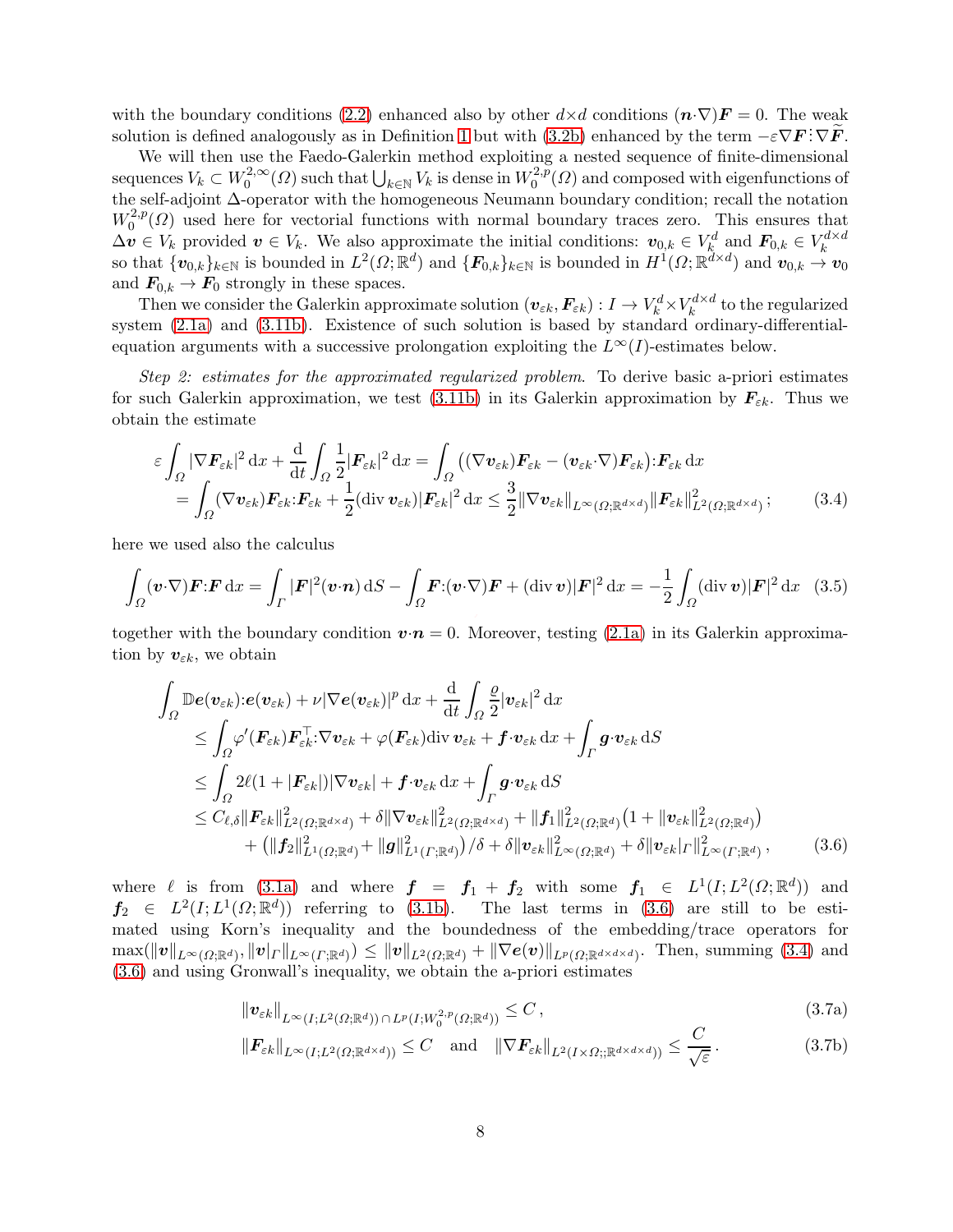Although these estimates would already allow for passage with  $k \to \infty$ , we will still make another a-priori estimate by testing [\(3.11b\)](#page-9-1) in its Galerkin approximation by  $\Delta F_{\varepsilon k}$ . Using the Green formula with the boundary condition  $(\mathbf{n} \cdot \nabla) \mathbf{F}_{\varepsilon k} = 0$ , we obtain

$$
\varepsilon \int_{\Omega} |\Delta \boldsymbol{F}_{\varepsilon k}|^{2} dx + \frac{d}{dt} \int_{\Omega} \frac{1}{2} |\nabla \boldsymbol{F}_{\varepsilon k}|^{2} dx = \int_{\Omega} \nabla \big( (\nabla \boldsymbol{v}_{\varepsilon k}) \boldsymbol{F}_{\varepsilon k} - (\boldsymbol{v}_{\varepsilon k} \cdot \nabla) \boldsymbol{F}_{\varepsilon k} \big) : \nabla \boldsymbol{F}_{\varepsilon k} dx
$$
  
\n
$$
= \int_{\Omega} (\nabla \boldsymbol{F}_{\varepsilon k} \otimes \nabla \boldsymbol{F}_{\varepsilon k}) : e(\boldsymbol{v}_{\varepsilon k}) - \frac{1}{2} |\nabla \boldsymbol{F}_{\varepsilon k}|^{2} \operatorname{div} \boldsymbol{v}_{\varepsilon k} - (\nabla \boldsymbol{v}_{\varepsilon k}) \nabla \boldsymbol{F}_{\varepsilon k} : \nabla \boldsymbol{F}_{\varepsilon k} - (\nabla^{2} \boldsymbol{v}_{\varepsilon k}) \boldsymbol{F}_{\varepsilon k} : \nabla \boldsymbol{F}_{\varepsilon k} : \nabla \boldsymbol{F}_{\varepsilon k} \, dx
$$
  
\n
$$
\leq \frac{5}{2} ||\nabla \boldsymbol{v}_{\varepsilon k}||_{L^{\infty}(\Omega; \mathbb{R}^{d \times d})} ||\boldsymbol{F}_{\varepsilon k}||_{L^{2}(\Omega; \mathbb{R}^{d \times d})}^{2}
$$
  
\n
$$
+ ||\nabla^{2} \boldsymbol{v}_{\varepsilon k}||_{L^{p}(\Omega; \mathbb{R}^{d \times d \times d})} ||\boldsymbol{F}_{\varepsilon k}||_{L^{2^{*}}(\Omega; \mathbb{R}^{d \times d})}^{2} (1 + ||\nabla \boldsymbol{F}_{\varepsilon k}||_{L^{2}(\Omega; \mathbb{R}^{d \times d \times d})}^{2} ); \qquad (3.8)
$$

here  $\nabla \mathbf{F} \otimes \nabla \mathbf{F}$  denotes the symmetric matrix  $[\nabla \mathbf{F} \otimes \nabla \mathbf{F}]_{ij} = \sum_{k,l=1}^{d} \frac{\partial}{\partial x_i} \mathbf{F}_{kl} \frac{\partial}{\partial x_j} \mathbf{F}_{kl}$ . In [\(3.8\)](#page-8-0), we used both  $p \ge d$  so that  $p^{-1} + (2^*)^{-1} + 2^{-1} \le 1$  and also the calculus

<span id="page-8-0"></span>
$$
\int_{\Omega} \nabla \left( (\boldsymbol{v} \cdot \nabla) \boldsymbol{F} \right) : \nabla \boldsymbol{F} \, dx = \int_{\Omega} (\nabla \boldsymbol{F} \otimes \nabla \boldsymbol{F}) : \boldsymbol{e}(\boldsymbol{v}) + (\boldsymbol{v} \cdot \nabla) \nabla \boldsymbol{F} : \nabla \boldsymbol{F} \, dx \n= \int_{\Gamma} |\nabla \boldsymbol{F}|^2 \boldsymbol{v} \cdot \boldsymbol{n} \, dS + \int_{\Omega} (\nabla \boldsymbol{F} \otimes \nabla \boldsymbol{F}) : \boldsymbol{e}(\boldsymbol{v}) - (\text{div } \boldsymbol{v}) |\nabla \boldsymbol{F}|^2 - \nabla \boldsymbol{F} : (\boldsymbol{v} \cdot \nabla) \nabla \boldsymbol{F} \, dx \n= \int_{\Gamma} \frac{|\nabla \boldsymbol{F}|^2}{2} \boldsymbol{v} \cdot \boldsymbol{n} \, dS + \int_{\Omega} (\nabla \boldsymbol{F} \otimes \nabla \boldsymbol{F}) : \boldsymbol{e}(\boldsymbol{v}) - (\text{div } \boldsymbol{v}) \frac{|\nabla \boldsymbol{F}|^2}{2} \, dx.
$$
\n(3.9)

By Gronwall's inequality applied to [\(3.8\)](#page-8-0) together with the qualification of the approximate initial condition  $F_{0,k}$  bounded in  $H^1(\Omega;\mathbb{R}^d)$ , we obtain still the a-priori estimates

<span id="page-8-2"></span><span id="page-8-1"></span>
$$
\|F_{\varepsilon k}\|_{L^{\infty}(I;H^1(\Omega;\mathbb{R}^{d\times d}))} \leq C \quad \text{and} \quad \|\Delta F_{\varepsilon k}\|_{L^2(I\times\Omega;\mathbb{R}^{d\times d}))} \leq \frac{C}{\sqrt{\varepsilon}}.
$$
 (3.10)

Step 3: limit passage with  $k \to \infty$  and with  $\varepsilon \to 0$ . Exploiting the estimates [\(3.7a\)](#page-7-2) and [\(3.10\)](#page-8-2), we can select a subsequence converging in the weak\* topologies  $(L^{\infty}(I; L^{2}(\Omega;\mathbb{R}^{d})) \cap$  $L^p(I;W^{2,p}_0$  $L_0^{2,p}(\Omega;\mathbb{R}^d) \times L^{\infty}(I;H^1(\Omega;\mathbb{R}^{d \times d}))$ . The convergence in the Galerkin approximation is then routine. The highest-order nonlinear term  $\text{div}^2(\nu|\nabla \boldsymbol{e}(\boldsymbol{v})|^{p-2}\nabla \boldsymbol{e}(\boldsymbol{v}))$  is monotone and can be handled by Minty's trick, while the other terms are linear or, in the case of  $(v\cdot \nabla)v$ ,  $(\text{div } v)v$ ,  $(v\cdot \nabla)F$ ,  $\varphi'(F)F^{\top}$  and  $\varphi(F)$ , nonlinear but of a lower order and thus to be handled by compactness. Here the Aubin-Lions compact-embedding theorem can be used when employing estimates of  $\frac{\partial}{\partial t}$ **v**<sub>εk</sub> and  $\frac{\partial}{\partial t}$ **F**<sub>εk</sub> by comparison; cf. [\[44,](#page-13-12) Sect. 8.4] for adaptations of that theorem for Galerkin method. In fact, the uniform monotonicity of  $v \mapsto \text{div}^2(\nu |\nabla e(v)|^{p-2} \nabla e(v))$ , the weak\* convergence of  $v_{\varepsilon k}$  can be improved to the strong convergence, so that the Minty trick and the Aubin-Lions theorem and the estimate of  $\frac{\partial}{\partial t} v_{\varepsilon k}$  are actually not needed. Also  $\frac{\partial}{\partial t} F_{\varepsilon k} = (\nabla v_{\varepsilon k}) F_{\varepsilon k} - (v_{\varepsilon k} \cdot \nabla) F_{\varepsilon k}$  can be estimated bounded in  $L^p(I; L^2(\Omega;\mathbb{R}^{d\times d}))$  due to [\(3.7a\)](#page-7-2) and the first estimate in [\(3.10\)](#page-8-2), so that the conventional version of the Aubin-Lions theorem can be used.

The regularizing term  $\varepsilon \Delta F_{\varepsilon k}$  vanishes in the limit for  $\varepsilon \to 0$  because  $\|\varepsilon \Delta F_{\varepsilon k}\|_{L^2(I\times\Omega;\mathbb{R}^{d\times d})} =$  $\mathscr{O}(\sqrt{\varepsilon}) \to 0$  or, in the weak formulation even  $\|\varepsilon \nabla F_{\varepsilon k} \colon \nabla \widetilde{F}\|_{L^1(I\times\Omega)} = \mathscr{O}(\varepsilon) \to 0$ . Actually, we can pass to the limit simultaneously with  $k \to \infty$  and with  $\varepsilon \to 0$  since we do not rely on the latter estimate in  $(3.7a)$ . Thus, we obtain a weak solution to the original problem  $(2.1)$ .

Step 4: test by  $S = \varphi'(F)$ . For the continuous problem [\(2.1a\)](#page-2-0), we can perform the physically relevant test by v and  $\varphi'(\vec{F})$ ; recall that now we have already  $\varepsilon = 0$ . This gives the energy balance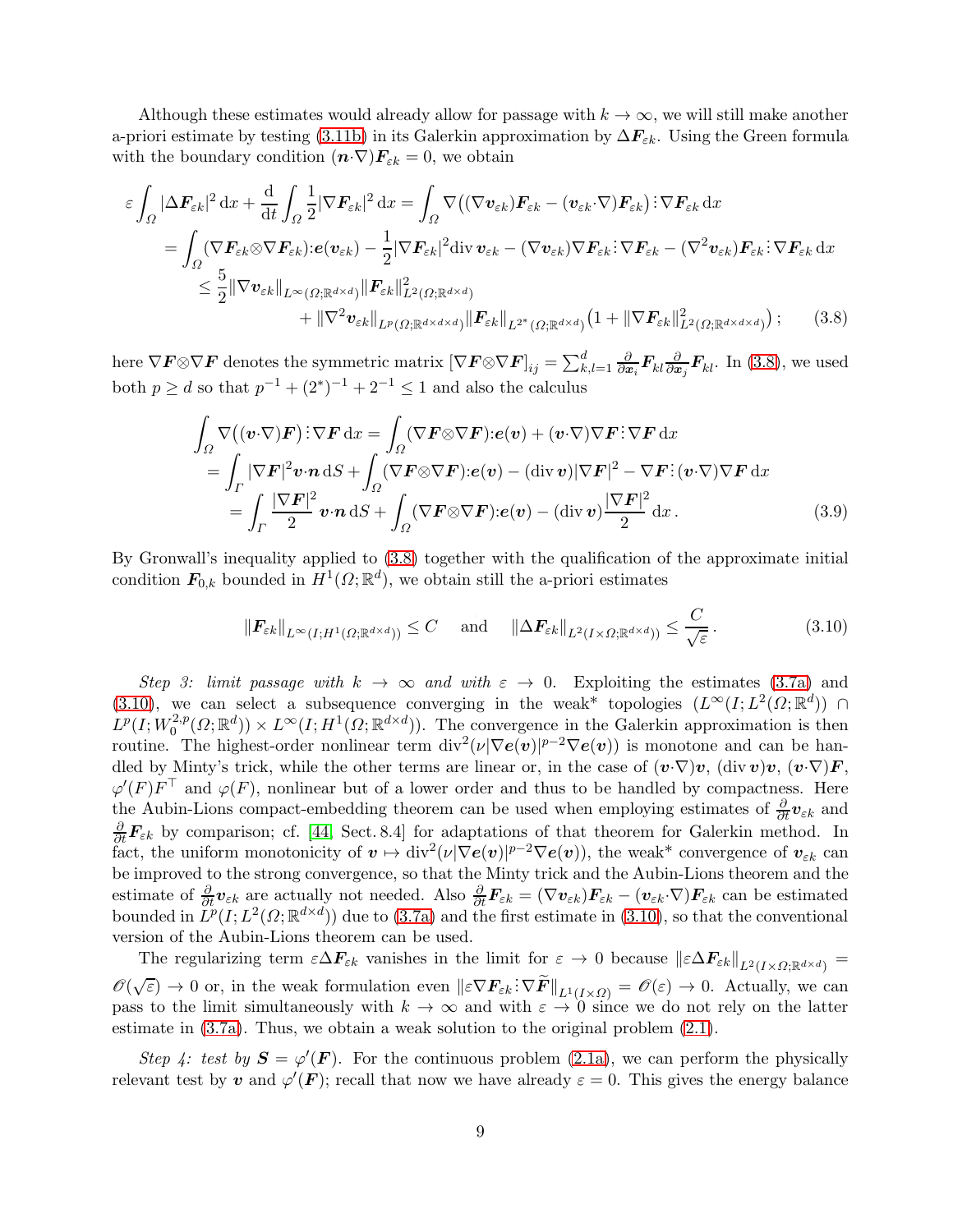[\(2.5\)](#page-4-1). Here it is important that  $\frac{\partial}{\partial t}\boldsymbol{v} \in L^p(I;W_0^{2,p})$  $L^2(D; \mathbb{R}^d)^*) + L^1(I; L^2(\Omega; \mathbb{R}^d))$  is in duality with  $\boldsymbol{v}\ \in\ L^p(I; W^{2,p}_0$  $\mathcal{L}^{2,p}(\Omega;\mathbb{R}^d) \cap L^{\infty}(I;L^2(\Omega;\mathbb{R}^d)),$  so that the test of  $(2.1a)$  by v is legitimate. Also, as in Step 3, we have  $\frac{\partial}{\partial t} \mathbf{F} = (\nabla v) \mathbf{F} - (v \cdot \nabla) \mathbf{F} \in L^p(I; L^2(\Omega; \mathbb{R}^{d \times d}))$  is surely in duality with  $\mathbf{S} = \varphi'(\mathbf{F}) \in L^{\infty}(I \times \Omega; \mathbb{R}^{d \times d})$ , so that the physical test of [\(2.1b\)](#page-2-3) by  $\mathbf{S}$  is legitimate. In particular, all the integrands in [\(2.4\)](#page-3-2) are integrable (some of them even bounded). Thus all the calculations leading to the energy balance [\(2.5\)](#page-4-1) are not formal.

Obviously,  $\nabla S = \nabla \varphi'(\boldsymbol{F}) = \varphi''(\boldsymbol{F}) \nabla \boldsymbol{F} \in L^{\infty}(I; L^{2}(\Omega; \mathbb{R}^{d \times d \times d}))$  provided  $\varphi''$  is bounded.  $\Box$ 

Remark 4 (Stored energy complying with [\(3.1a\)](#page-6-0)). An example of a mechanically relevant frameindifferent stored energy is

$$
\varphi(F) = \phi(E)
$$
 with  $\phi(E) = \frac{dK|\text{sph }E|^2}{2+\eta|E|^{3/2}} + \frac{G|\text{dev }E|^2}{1+\eta|E|^{3/2}}$  where  $E = E(F) = \frac{1}{2}(F^{\top}F - \mathbb{I})$ 

with the spherical and the deviatoric parts  $\text{sph } E = (\text{tr } E) \mathbb{I}/d$  and  $\text{dev } E = E - (\text{tr } E) \mathbb{I}/d$ , and with  $K$  and  $G$  the bulk and the shear elastic moduli, respectively. The philosophy of this model is a quadratic function (here up to higher-order terms in the neighbourhood of 0) of the Green-Lagrange (sometimes called Green-St. Venant) strain tensor E. The regularization parameter  $\eta > 0$ is expectedly small just to ensure that  $\varphi(F) = \mathscr{O}(|F|)$  and  $\varphi'(F) = \phi'(F^T F - I)E'(F) = \mathscr{O}(1)$  for  $|F| \to \infty$ , so that this  $\varphi$  complies with [\(3.1a\)](#page-6-0). For  $\eta = 0$  we obtain the *isotropic St. Venant-Kirchhoff* material for which  $\varphi$  has, however, the growth  $\mathscr{O}(|F|^4)$  and thus does not comply with [\(3.1a\)](#page-6-0).

<span id="page-9-2"></span>ing zero) in contrast to solids where these moduli are mostly of the same order (except rubber-like **Remark 5** (An incompressible limit). In literature, the model of the type  $(2.1)$  is sometimes interpreted rather as a viscoelastic fluid than solid, and then considered as incompressible. This is motivated by a qualitative difference of bulk and shear elastic moduli in fluids (the latter one bematerials). The incompressible model thus modifies [\(2.1\)](#page-2-2) as

<span id="page-9-3"></span><span id="page-9-1"></span>
$$
\rho \dot{\mathbf{v}} = \text{div}(\mathbf{T} + \mathbf{D}) + \mathbf{f} \quad \text{and} \quad \text{div } \mathbf{v} = 0, \quad \text{where} \quad \mathbf{T} = \varphi'(\mathbf{F}) \mathbf{F}^{\top} + \pi \mathbb{I} \n\text{and} \quad \mathbf{D} = \mathbb{D} \mathbf{e}(\mathbf{v}) - \text{div}(\nu |\nabla \mathbf{e}(\mathbf{v})|^{p-2} \nabla \mathbf{e}(\mathbf{v})), \quad (3.11a)
$$
\n
$$
\dot{\mathbf{F}} = (\nabla \mathbf{v}) \mathbf{F}
$$
\n(3.11b)

with  $\pi$  a pressure. Sometimes, [\(3.11b\)](#page-9-1) is considered with the nonlinear holonomic constraint det  $\vec{F}$ 1 while the linear constraint div  $v = 0$  is possibly omitted, relying on that div  $v = 0$  is equivalent with det  $\mathbf{F} = 1$  $\mathbf{F} = 1$  if det  $\mathbf{F}_0 = 1$ , cf. e.g. [\[9,](#page-11-5) [23,](#page-12-6) [31,](#page-12-9) [41\]](#page-13-10). The weak formulation modifies Definition 1 by imposing div  $\mathbf{v} = 0$  and div  $\widetilde{\mathbf{v}} = 0$ , i.e. in particular [\(3.2a\)](#page-6-5) omits the terms  $\frac{\rho}{2}$ (div  $\mathbf{v}$ ) $\mathbf{v} \cdot \widetilde{\mathbf{v}}$  and  $\varphi(\mathbf{F})\tilde{\mathbf{v}}$  and [\(3.2b\)](#page-6-3) omits (div  $\mathbf{v}$ )  $\mathbf{F}:\tilde{\mathbf{F}}$ . This model naturally arises as the limit of [\(2.1\)](#page-2-2) by two ways. For the isotropic viscosity tensor  $\mathbb{D}e(v) = K \text{div } v + 2G \text{div } e(v)$  with  $\text{dev } e = e - (\text{tr } e) \mathbb{I}/d$  denoting the deviatoric strain rate,  $K$  the bulk modulus, and  $G$  the shear modulus, the incompressible limit can arise when sending  $K \to \infty$ . Indeed, one can estimate  $\|\text{div } v\|_{L^2(I \times \Omega;\mathbb{R}^d)} = \mathscr{O}(1/\sqrt{K})$ . The other way is to assume  $\varphi(F) \geq K(1-\det F)^2$ , which leads to  $||1-\det F||_{L^{\infty}(I;L^2(\Omega))} = \mathscr{O}(1/\sqrt{K}).$ In both cases, the limit passage to the weak solutions of the incompressible system  $(3.11)$  is quite straightforward.

<span id="page-9-0"></span>Remark 6 (Local non-interpenetration). Another physically relevant assumption beside frame indifference is that F ranges only  $GL^+(d) = \{F \in \mathbb{R}^{d \times d} \, ; \, \det F > 0\}$ , i.e. the subgroup of the general linear group of matrices with positive determinants. In particular, one should impose the blow-up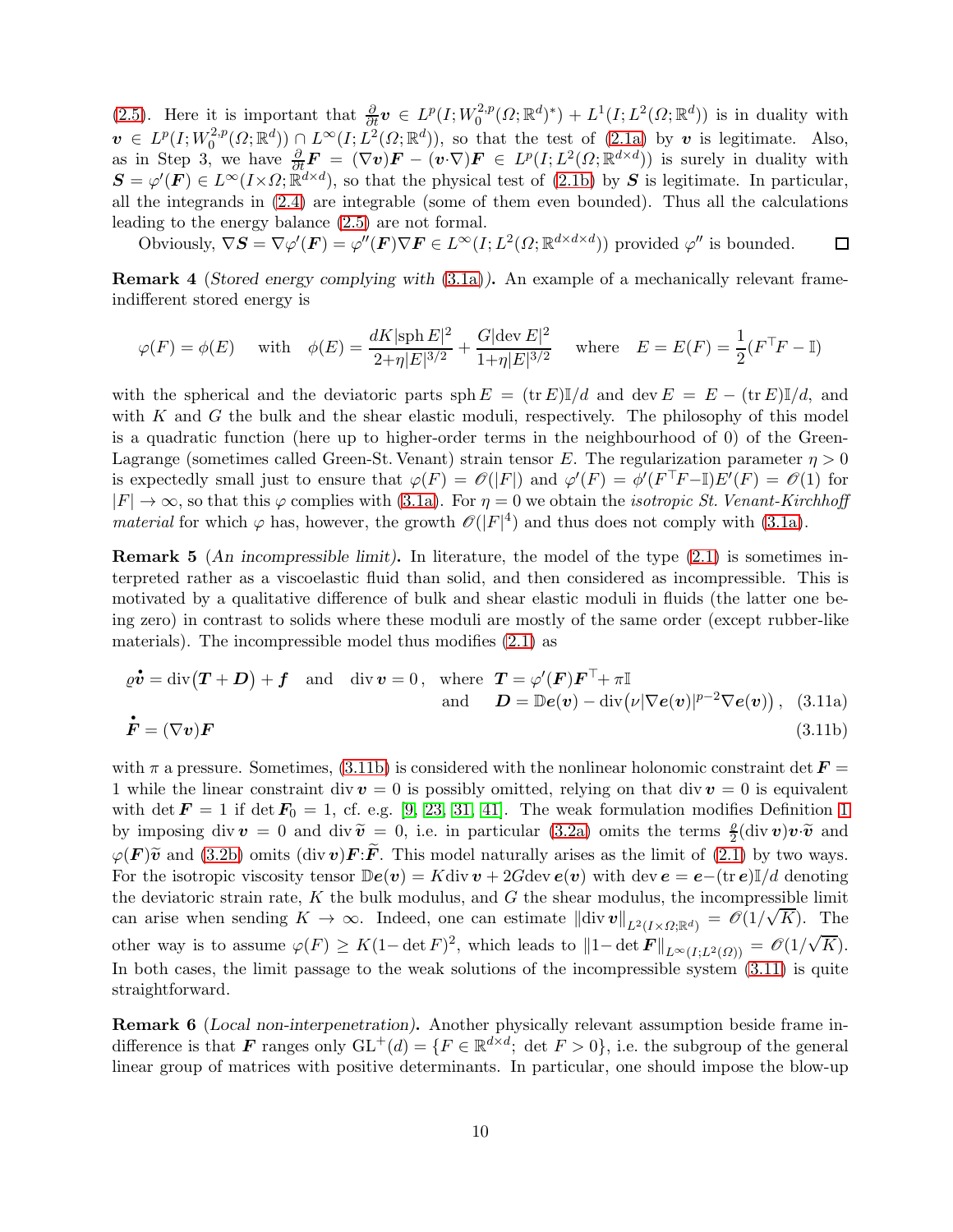assumption  $\varphi(F) \to \infty$  for det  $F \to 0^+$ , which is however not compatible with [\(3.1a\)](#page-6-0). In some context, one can assume  $\varphi : \mathbb{R}^{d \times d} \to [0, +\infty]$  continuously differentiable on  $GL^+(d)$  and

<span id="page-10-0"></span>
$$
\exists \epsilon > 0, \ \forall F \in \mathbb{R}^{d \times d} : \ \varphi(F) \ge \begin{cases} \epsilon/(\det F)^r & \text{if } \det F > 0, \\ +\infty & \text{if } \det F \le 0, \end{cases}
$$
 (3.12)

for  $r > qd/(q-d)$  if one could ensure that  $\boldsymbol{F}(t)$  ranges a bounded set in  $W^{1,q}(\Omega;\mathbb{R}^{d \times d})$  for some  $q > d$ . Then one could use Healey-Krömer's arguments [\[22\]](#page-12-17) to ensure det F away from zero, like it is possible in Lagrangian formulation in [\[28,](#page-12-11) [34,](#page-13-19) [35\]](#page-13-20). Here, formally one could strengthen [\(3.1c\)](#page-6-6) for  $\mathbf{F}_0 \in W^{1,q}(\Omega;\mathbb{R}^{d \times d})$  and then test  $(2.1b)$  by div( $|\nabla \mathbf{F}|^{q-2} \nabla \mathbf{F}$ ), which gives an estimate of  $\mathbf{F}$  in  $L^{\infty}(I;W^{1,q}(\Omega;\mathbb{R}^{d\times d}))$ . Assuming  $p\geq 2^*q/(2^*-q)$  so that  $p^{-1}+(2^*)^{-1}+(q')^{-1}\leq 1$ , by the Hölder and Young inequalities, this test modifies [\(3.8\)](#page-8-0) as

$$
\frac{\mathrm{d}}{\mathrm{d}t} \int_{\Omega} \frac{1}{q} |\nabla F|^q \,\mathrm{d}x = \int_{\Omega} \nabla \big( (\boldsymbol{v} \cdot \nabla) \boldsymbol{F} - (\nabla \boldsymbol{v}) \boldsymbol{F} \big) \, \big| |\nabla F|^{q-2} \nabla F \,\mathrm{d}x \n= \int_{\Omega} |\nabla F|^{q-2} (\nabla F \otimes \nabla F) \, : e(\boldsymbol{v}) - \frac{1}{q} |\nabla F|^q \mathrm{div} \, \boldsymbol{v} - (\nabla \boldsymbol{v}) \nabla F \, \big| |\nabla F|^{q-2} \nabla F - (\nabla^2 \boldsymbol{v}) \boldsymbol{F} \, \big| |\nabla F|^{q-2} \nabla F \,\mathrm{d}x \n\leq \frac{2q+1}{q} ||\nabla \boldsymbol{v}||_{L^{\infty}(\Omega; \mathbb{R}^{d \times d})} ||\nabla F||_{L^q(\Omega; \mathbb{R}^{d \times d \times d})}^q + ||\nabla^2 \boldsymbol{v}||_{L^p(\Omega; \mathbb{R}^{d \times d \times d})} ||\boldsymbol{F}||_{L^{2^*}(\Omega; \mathbb{R}^{d \times d})} (1 + ||\nabla F||_{L^q(\Omega; \mathbb{R}^{d \times d \times d})}^q),
$$

where we used a modification of the calculus  $(3.9)$ :

$$
\int_{\Omega} \nabla \left( (\boldsymbol{v} \cdot \nabla) \boldsymbol{F} \right) : |\nabla \boldsymbol{F}|^{q-2} \nabla \boldsymbol{F} \, dx = \int_{\Omega} |\nabla \boldsymbol{F}|^{q-2} (\nabla \boldsymbol{F} \otimes \nabla \boldsymbol{F}) : \boldsymbol{e}(\boldsymbol{v}) + (\boldsymbol{v} \cdot \nabla) \nabla \boldsymbol{F} : |\nabla \boldsymbol{F}|^{q-2} \nabla \boldsymbol{F} \, dx \n= \int_{\Gamma} |\nabla \boldsymbol{F}|^{q} \boldsymbol{v} \cdot \boldsymbol{n} \, dS + \int_{\Omega} |\nabla \boldsymbol{F}|^{q-2} (\nabla \boldsymbol{F} \otimes \nabla \boldsymbol{F}) : \boldsymbol{e}(\boldsymbol{v}) - (\text{div } \boldsymbol{v}) |\nabla \boldsymbol{F}|^{q} - (q-1) |\nabla \boldsymbol{F}|^{q-2} \nabla \boldsymbol{F} : (\boldsymbol{v} \cdot \nabla) \nabla \boldsymbol{F} \, dx \n= \int_{\Gamma} \frac{|\nabla \boldsymbol{F}|^{q}}{q} \boldsymbol{v} \cdot \boldsymbol{n} \, dS + \int_{\Omega} |\nabla \boldsymbol{F}|^{q-2} (\nabla \boldsymbol{F} \otimes \nabla \boldsymbol{F}) : \boldsymbol{e}(\boldsymbol{v}) - (\text{div } \boldsymbol{v}) \frac{|\nabla \boldsymbol{F}|^{q}}{q} \, dx .
$$

The boundary integral vanishes if  $\mathbf{v}\cdot\mathbf{n} = 0$ . Then, one formally obtains the estimate  $\|\nabla F\|_{L^{\infty}(I;L^q(\Omega;\mathbb{R}^{d\times d\times d}))} \leq C.$  Actually, to execute this strategy legitimately would be quite technical. First, a suitable cut-off of the stresses in the momentum equation is to be done together with strengthening of the  $\varepsilon$ -regularization of [\(3.11b\)](#page-9-1) by a considering an q-Laplacian div( $|\nabla F|^{q-2}\nabla F$ ). The Galerkin discretization of such a system must be done separately for the momentum and for the (modified) transport-and-evolution equation [\(3.11b\)](#page-9-1), the limit passage of the latter one being performed first. Also the a-priori estimates are to be extended, in particular by proving that  $div(|\nabla \mathbf{F}|^{q-2} \nabla \mathbf{F})$  is in  $L^2(I \times \Omega; \mathbb{R}^{d \times d})$ ; cf. [\[43\]](#page-13-21) for such a strategy in the context of plastic enhancement of the model. Alternatively, without relying on  $(3.12)$ , one can employ directly the transport equation of  $1/\det \vec{F}$ , namely  $1/\det \vec{F} = -(\text{div } v)/\det \vec{F}$ . To avoid all these very technical arguments, we confined ourselves to the simpler although less physically relevant model with [\(3.1a\)](#page-6-0) instead of [\(3.12\)](#page-10-0).

Remark 7 (Reconstruction of an underlying deformation). Implicitly, we have in mind the situation when  $\mathbf{F}_0 = \nabla_{\mathbf{X}} \mathbf{y}_0$  for some initial deformation  $\mathbf{y}_0 \in H^2(\Omega; \mathbb{R}^d)$ . Although we have not explicitly needed this additional qualification of  $\mathbf{F}_0$ , in the context of the original motivation of the model, a<br>natural question is whether one can reconstruct the deformation  $u(t)$  such that  $v = \dot{u}$  and  $\mathbf{F} = \nabla u$ . natural question is whether one can reconstruct the deformation  $y(t)$  such that  $v = \dot{y}$  and  $F = \nabla_X y$ , and also  $y(0) = y_0$ . This seems a nontrivial question, however. We can always construct the return mapping  $\xi$  mentioned above by solving the simple transport equation  $\xi = 0$  with the initial condition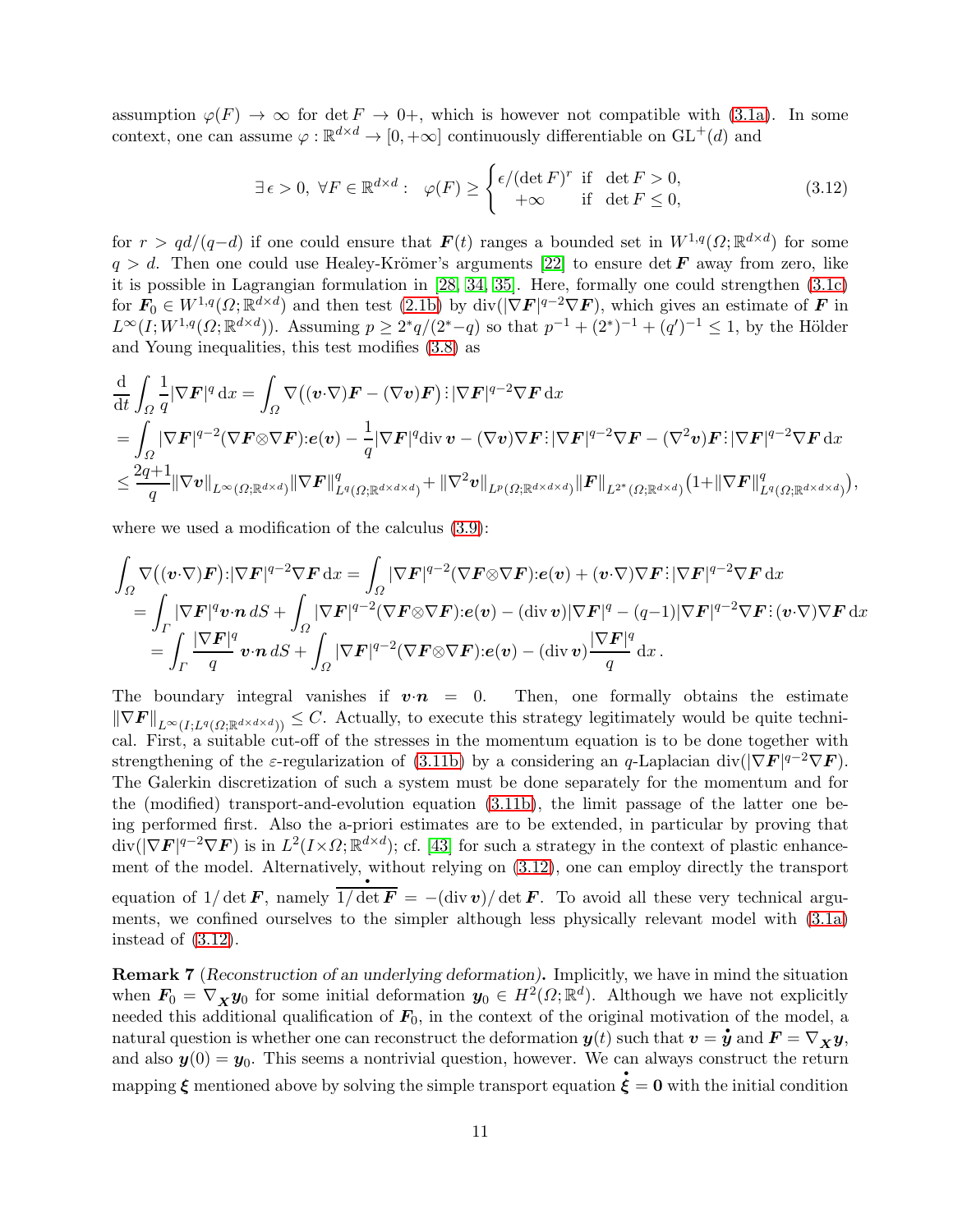$\boldsymbol{\xi}(0) =$ identity. Then  $\boldsymbol{F} = (\nabla_x \boldsymbol{\xi})^{-1}$  and, if  $\boldsymbol{\xi}(t) : \Omega \to \Omega$  is surjective,  $\boldsymbol{y}(t) = \boldsymbol{\xi}^{-1}(t)$ . This global surjectivity seems not automatic, however. An example for such global surjectivity, indicating the complexity of this problem, is for a completely fixed boundary deformation (not considered in this paper), i.e., in addition to  $\mathbf{v}\cdot\mathbf{n}=0$ , also the tangential velocity on  $\Gamma$  would be prescribed zero so that  $\mathbf{v} = \mathbf{0}$  on  $\Gamma$ . Then also  $\xi|_{\Gamma}(t) =$  identity on  $\Gamma$ . As the velocity field  $\mathbf{v}$  is enough regular, the regularity of the initial condition  $\xi_0 =$  identity and local surjectivity in the sense of invertibility of  $\nabla \xi_0$ , i.e. here  $\det(\nabla \xi_0) = \det(\mathbb{I}) = 1 > 0$ , is copied for all  $t > 0$ . Note that we have the evolution-and-transport equation det  $\nabla \xi = -(\text{div } v) \det \nabla \xi$ , as actually mentioned in Remark [6](#page-9-0) since det  $\nabla \xi = 1/\det \mathbf{F}$ . Then the classical result of J.M. Ball [\[2\]](#page-11-12) shows global injectivity of  $\xi(t)$ , i.e.  $y(t) = \xi^{-1}(t)$  exists.

## Acknowledgments

The author is thankful to Ulisse Stefanelli and Giuseppe Tomassetti for valuable discussions about the Eulerian continuum mechanics.

### <span id="page-11-7"></span>References

- <span id="page-11-12"></span>[1] S.S. Antman. Physically unacceptable viscous stresses. Zeitschrift f. angew. Math. Phys., 49:980–988, 1998.
- <span id="page-11-0"></span>[2] J.M. Ball. Global invertibility of Sobolev functions and the interpenetration of matter. Proc. R. Soc. Edinb., Sect.A, 88:315–328, 1981.
- <span id="page-11-1"></span>[3] J.M. Ball. Some open problems in elasticity. In Geometry, Mechanics, and Dynamics (Eds.: P. Newton, P. Holmes, and A.Weinstein), pages 3–59. Springer, New York, 2002.
- [4] J.M. Ball. Progress and puzzles in nonlinear elasticity. In Poly-, Quasi- and Rank-One Convexity in Applied Mechanics (Eds.: J. Schröder and P. Neff), CISM Intl. Centre for Mech. Sci. 516, pages 1–15. Springer, Wien, 2010.
- <span id="page-11-9"></span><span id="page-11-6"></span>[5] H. Bellout, F. Bloom, and J. Nečas. Phenomenological behavior of multipolar viscous fluids. Qarterly Appl. Math., 1:559–583, 1992.
- <span id="page-11-10"></span>[6] B. Benešová, J. Forster, C. Liu, and A. Schlömerkemper. Existence of weak solutions to an evolutionary model for magnetoelasticity. *SIAM J. Math. Anal.*, 50:1200–1236, 2018.
- <span id="page-11-11"></span>[7] H. Brenner. Kinematics of volume transport. Physica A, 349:11–59, 2005.
- <span id="page-11-5"></span>[8] H. Brenner. Fluid mechanics revisited. Physica A, 349:190–224, 2006.
- <span id="page-11-4"></span>[9] Y. Chen and P. Zhang. The global existence of small solutions to the incompressible viscoelastic fluid system in 2 and 3 space dimensions. *Comm. Partial Diff. Eqs.*, 31:1793–1810, 2006.
- <span id="page-11-8"></span>[10] C. Dafermos and W. Hrusa. Energy methods for quasilinear hyperbolic initial-boundary value problems. Applications to elastodynamics. Archive Rational Mech. Anal., 87:267–292, 1985.
- <span id="page-11-2"></span>[11] E. Davoli, T. Roubíček, and U. Stefanelli. A note about hardening-free viscoelastic models in Maxwellian-type rheologies. Math. Mech. Solids, 26:1483–1497, 2021.
- <span id="page-11-3"></span>[12] S. Demoulini. Weak solutions for a class of nonlinear systems of viscoelasticity. Archive Rational Mech. Anal., 155:299–334, 2000.
- [13] S. Demoulini, D.M.A. Stuart, and A.E. Tzavaras. A variational approximation scheme for threedimensional elastodynamics with polyconvex energy. Archive Rational Mech. Anal., 157:325– 344, 2001.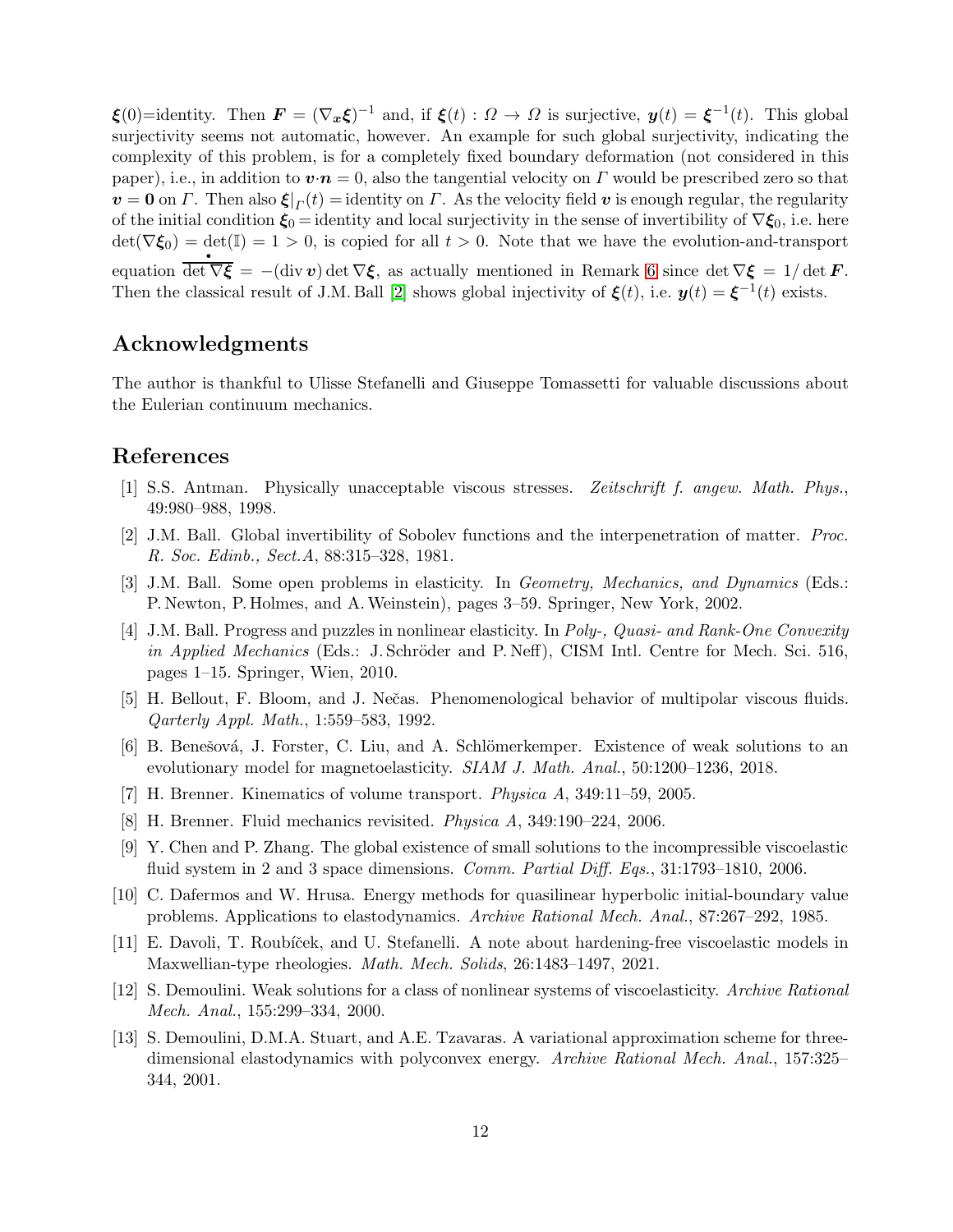- <span id="page-12-0"></span>[14] S. Demoulini, D.M.A. Stuart, and A.E. Tzavaras. Weak-strong uniqueness of dissipative measure-valued solutions for polyconvex elastodynamics. Archive Rational Mech. Anal., 205:927–961, 2012.
- <span id="page-12-5"></span><span id="page-12-4"></span>[15] E. Emmrich and D. Puhst. Measure-valued and weak solutions to the nonlinear peridynamic model in nonlocal elastodynamics. Nonlinearity, 28:285–307, 2015.
- <span id="page-12-16"></span>[16] E. Emmrich and D. Puhst. Survey of existence results in nonlinear peridynamics in comparison with local elastodynamics. Comput. Methods Appl. Math., 15:483–496, 2015.
- [17] R. Fosdick and G. Royer-Carfagni. The Lagrange multipliers and hyperstress constraint reactions in incompressible multipolar elasticity theory. J. Mech. Phys. Solids, 50:1627–1647, 2002.
- <span id="page-12-12"></span>[18] E. Fried and M.E. Gurtin. Tractions, balances, and boundary conditions for nonsimple materials with application to liquid flow at small-length scales. Archive Rational Mech. Anal., 182:513– 554, 2006.
- <span id="page-12-14"></span>[19] M.-H. Giga, A. Kirshtein, and C. Liu. Variational modeling and complex fluids. In Handbook of mathematical analysis in mechanics of viscous fluids (Eds.: A. Novotný and Y. Giga), pages 1–41. Springer, Cham, 2017.
- <span id="page-12-15"></span><span id="page-12-13"></span>[20] M.E. Gurtin. Topics in Finite Elasticity. SIAM, Philadelphia, 1983.
- <span id="page-12-17"></span>[21] M.E. Gurtin, E. Fried, and L. Anand. The Mechanics and Thermodynamics of Continua. Cambridge Univ. Press, New York, 2010.
- <span id="page-12-6"></span>[22] T. J. Healey and S. Krömer. Injective weak solutions in second-gradient nonlinear elasticity. ESAIM: Control, Optim. & Cal. Var., 15:863–871, 2009.
- <span id="page-12-7"></span>[23] X. Hu and F. Lin. Global solutions of two-dimensional incompressible viscoelastic flows with discontinuous initial data. Comm. Pure Appl. Math., 69:372–404, 2016.
- <span id="page-12-2"></span>[24] X. Hu and D. Wang. Global existence for the multi-dimensional compressible viscoelastic flows. J. Differential Equations, 250:1200–1231, 2011.
- [25] T.J.R. Hughes, T. Kato, and J.E. Marsden. Well-posed quasi-linear second-order hyperbolic systems with applications to nonlinear elastodynamics and general relativity. Archive Rational Mech. Anal., 63:273–294, 1977.
- <span id="page-12-10"></span>[26] M. Kalousek, J. Kortum, and A. Schlömerkemper. Mathematical analysis of weak and strong solutions to an evolutionary model for magnetoviscoelasticity. *Discr. Cont. Dyn. Sys. S*, 14:17– 39, 2021.
- <span id="page-12-11"></span><span id="page-12-1"></span>[27] K. Koumatos and S. Spirito. Quasiconvex elastodynamics: Weak-strong uniqueness for measurevalued solutions. Comm. Pure Appl. Math., 72:1288–1320, 2019.
- <span id="page-12-3"></span>[28] M. Kružík and T. Roubíček. *Mathematical Methods in Continuum Mechanics of Solids*. Springer, Switzerland, 2019.
- [29] C. Lattanzio and A.E. Tzavaras. Structural properties of stress relaxation and convergence from viscoelasticity to polyconvex elastodynamics. Archive Rational Mech. Anal., 180:449–492, 2006.
- <span id="page-12-9"></span><span id="page-12-8"></span>[30] Z. Lei, C. Liu, and Y. Zhou. Global existence for a 2D incompressible viscoelastic model with small strain. Commun. Math. Sci., 5:595–616, 2007.
- [31] F.-H. Lin, C. Liu, and P. Zhang. On hydrodynamics of viscoelastic fluids. Commun. Pure Appl. Math., 58:1437–1471, 2005.